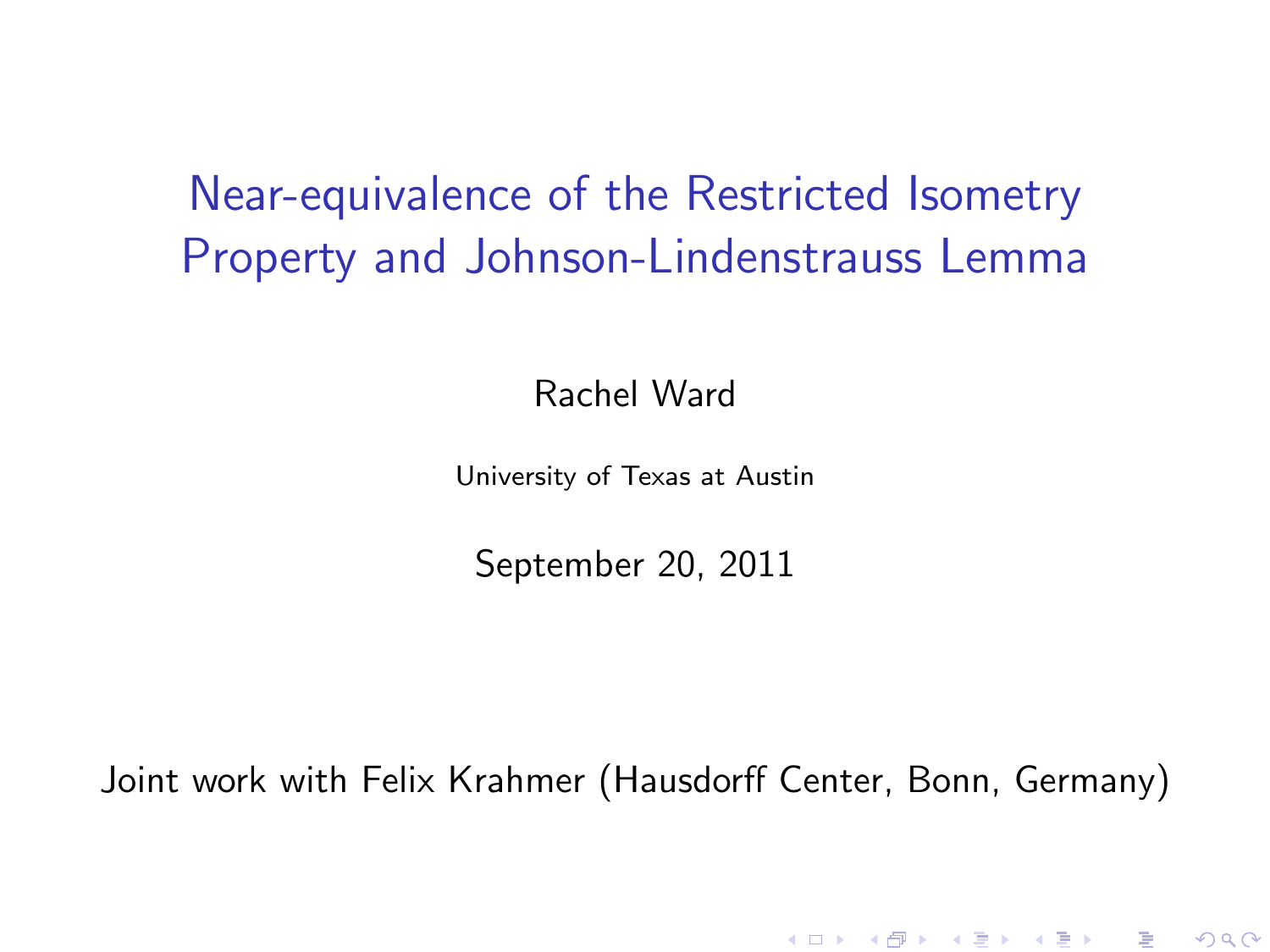| Johnson-Lindenstrauss Lemma | <b>RIP</b> | Main Results | Idea of proof | Discussion |
|-----------------------------|------------|--------------|---------------|------------|
| •000000                     | 200        | nc           | 000000        |            |
|                             |            |              |               |            |

Let  $\varepsilon \in (0,1)$  and let  $x_1,...,x_p \in \mathbb{R}^N$  be arbitrary points. Let  $m = O(\varepsilon^{-2} \log(p))$  be a natural number. Then there exists a Lipschitz map  $f : \mathbb{R}^N \to \mathbb{R}^m$  such that

<span id="page-1-0"></span>
$$
(1-\varepsilon) \|x_i - x_j\|^2 \le \|f(x_i) - f(x_j)\|^2 \le (1+\varepsilon) \|x_i - x_j\|^2
$$

for all  $i, j \in \{1, 2, ..., p\}$ .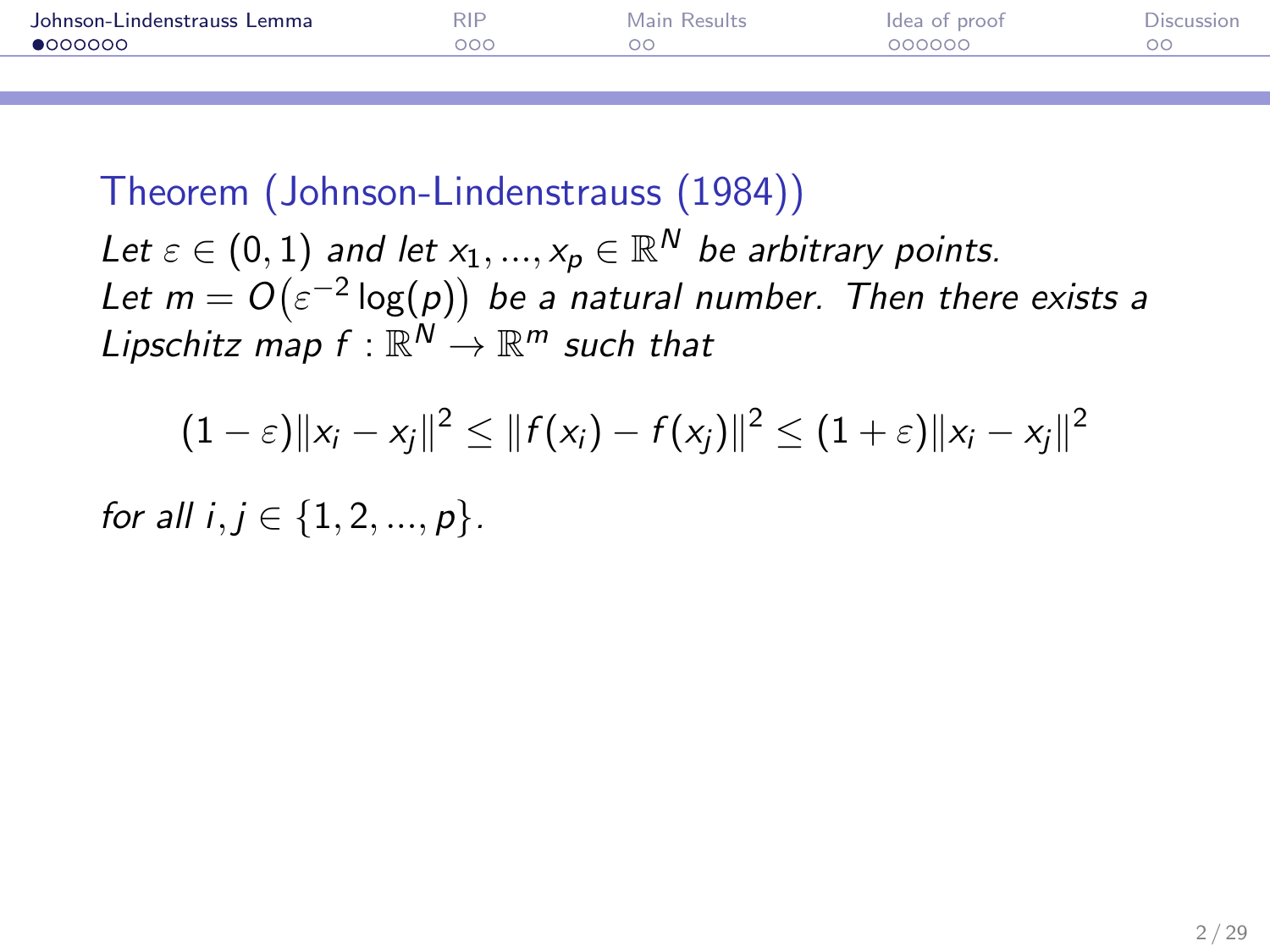| Johnson-Lindenstrauss Lemma | <b>RIP</b> | Main Results | Idea of proof | Discussion |
|-----------------------------|------------|--------------|---------------|------------|
| 0000000                     | 200        |              | 000000        |            |
|                             |            |              |               |            |

Let  $\varepsilon \in (0,1)$  and let  $x_1,...,x_p \in \mathbb{R}^N$  be arbitrary points. Let  $m = O(\varepsilon^{-2} \log(p))$  be a natural number. Then there exists a Lipschitz map  $f : \mathbb{R}^N \to \mathbb{R}^m$  such that

$$
(1-\varepsilon) \|x_i - x_j\|^2 \le \|f(x_i) - f(x_j)\|^2 \le (1+\varepsilon) \|x_i - x_j\|^2
$$

for all  $i, j \in \{1, 2, ..., p\}$ .

**Original proof:** f is taken as a random orthogonal projection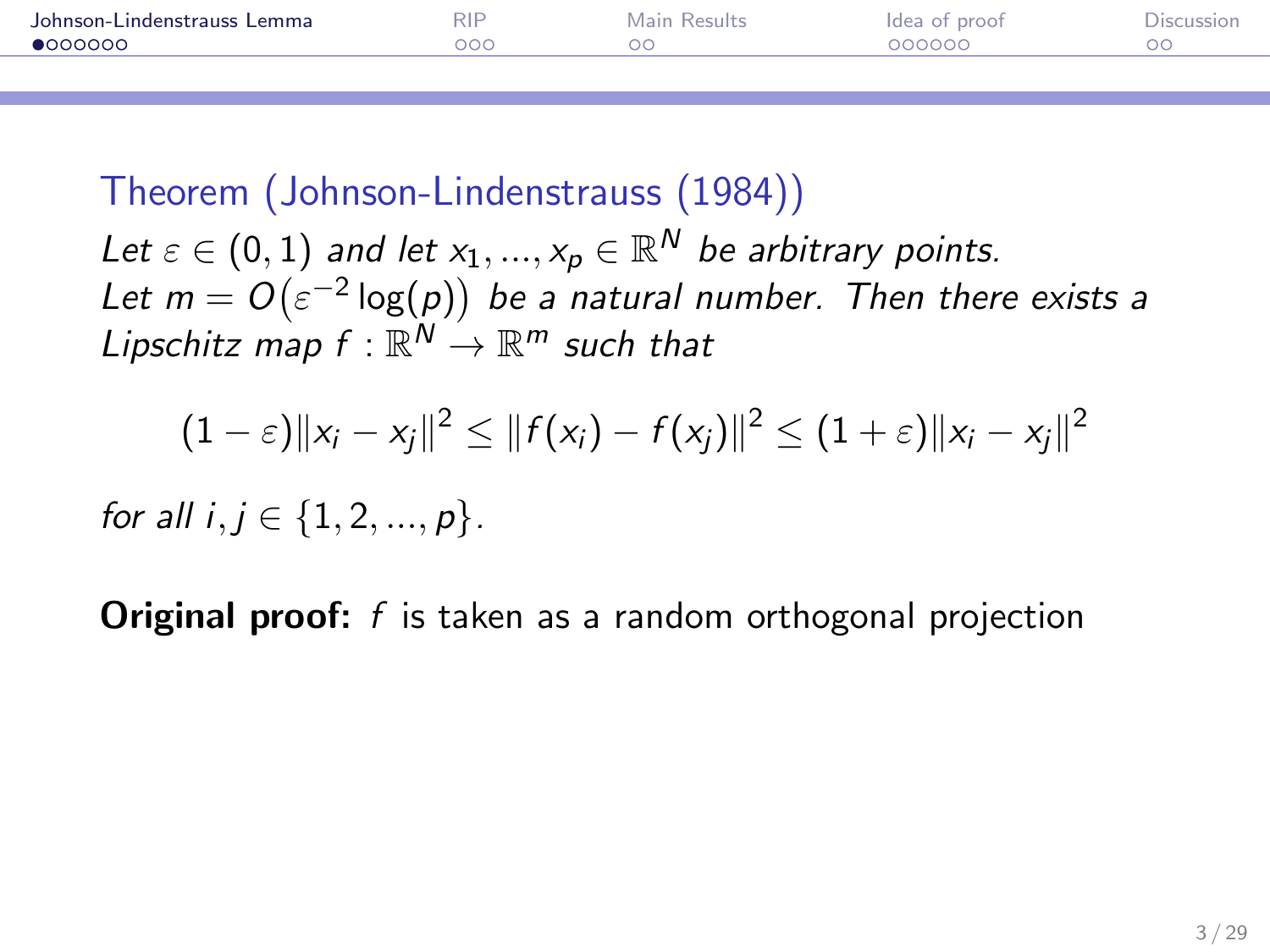| Johnson-Lindenstrauss Lemma | <b>RIP</b> | Main Results | Idea of proof | Discussion |
|-----------------------------|------------|--------------|---------------|------------|
| 0000000                     | 200        |              | 000000        |            |
|                             |            |              |               |            |

Let  $\varepsilon \in (0,1)$  and let  $x_1,...,x_p \in \mathbb{R}^N$  be arbitrary points. Let  $m = O(\varepsilon^{-2} \log(p))$  be a natural number. Then there exists a Lipschitz map  $f : \mathbb{R}^N \to \mathbb{R}^m$  such that

$$
(1-\varepsilon) \|x_i - x_j\|^2 \le \|f(x_i) - f(x_j)\|^2 \le (1+\varepsilon) \|x_i - x_j\|^2
$$

for all  $i, j \in \{1, 2, ..., p\}$ .

**Original proof:** f is taken as a random orthogonal projection

[Alon 2003] m-dependence on p and  $\varepsilon$  optimal up to log( $1/\varepsilon$ )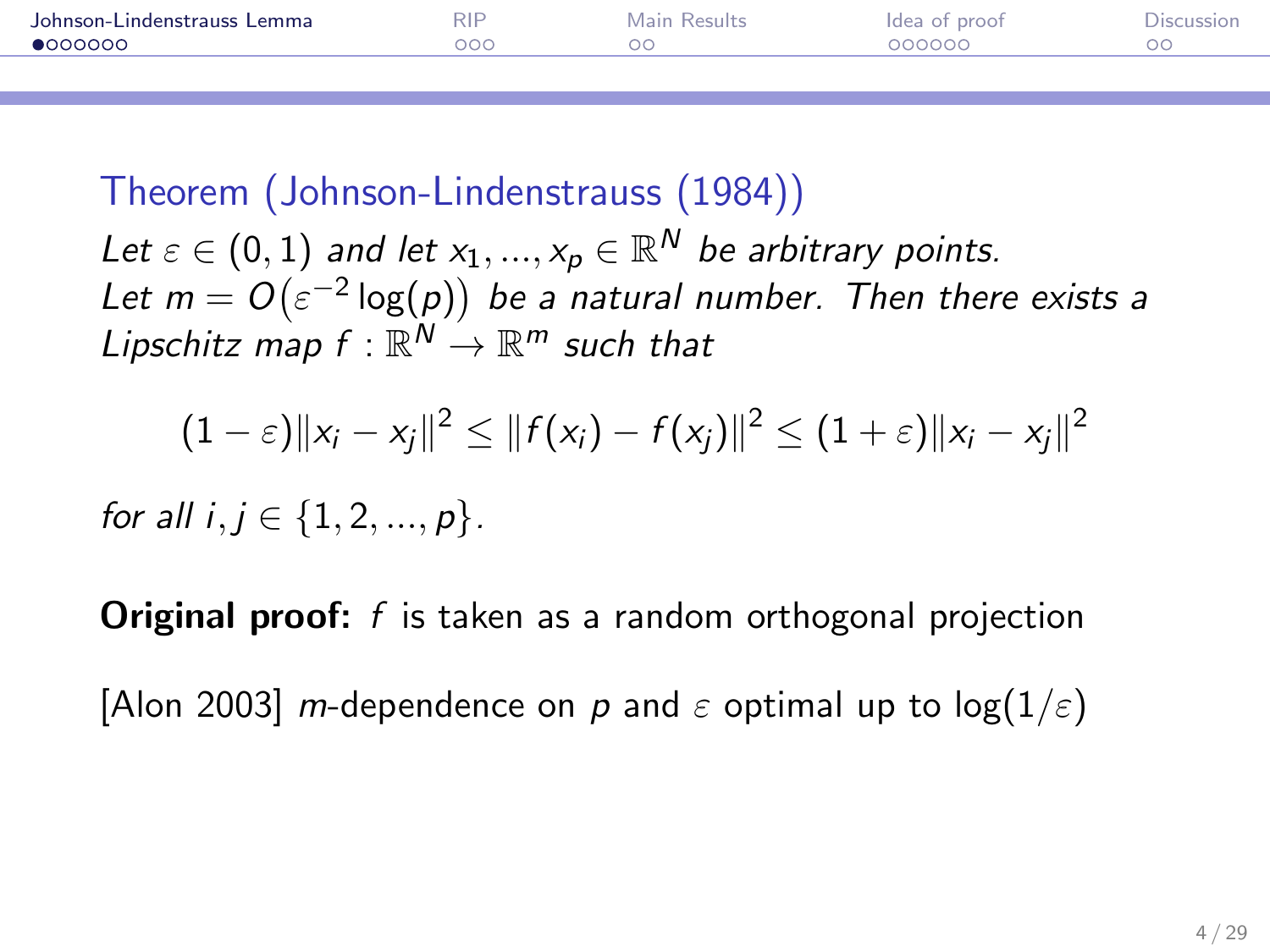| Johnson-Lindenstrauss Lemma | <b>RIP</b> | Main Results | Idea of proof | Discussion |
|-----------------------------|------------|--------------|---------------|------------|
| $\bullet$ $000000$          | DOC        |              | 000000        |            |
|                             |            |              |               |            |

Let  $\varepsilon \in (0,1)$  and let  $x_1,...,x_p \in \mathbb{R}^N$  be arbitrary points. Let  $m = O(\varepsilon^{-2} \log(p))$  be a natural number. Then there exists a Lipschitz map  $f : \mathbb{R}^N \to \mathbb{R}^m$  such that

$$
(1-\varepsilon) \|x_i - x_j\|^2 \le \|f(x_i) - f(x_j)\|^2 \le (1+\varepsilon) \|x_i - x_j\|^2
$$

for all  $i, j \in \{1, 2, ..., p\}$ .

**Original proof:** f is taken as a random orthogonal projection

[Alon 2003] m-dependence on p and  $\varepsilon$  optimal up to log( $1/\varepsilon$ )

(Even with suboptimal dependence we call such  $f$  "JL embeddings" or "distance-preserving embeddings")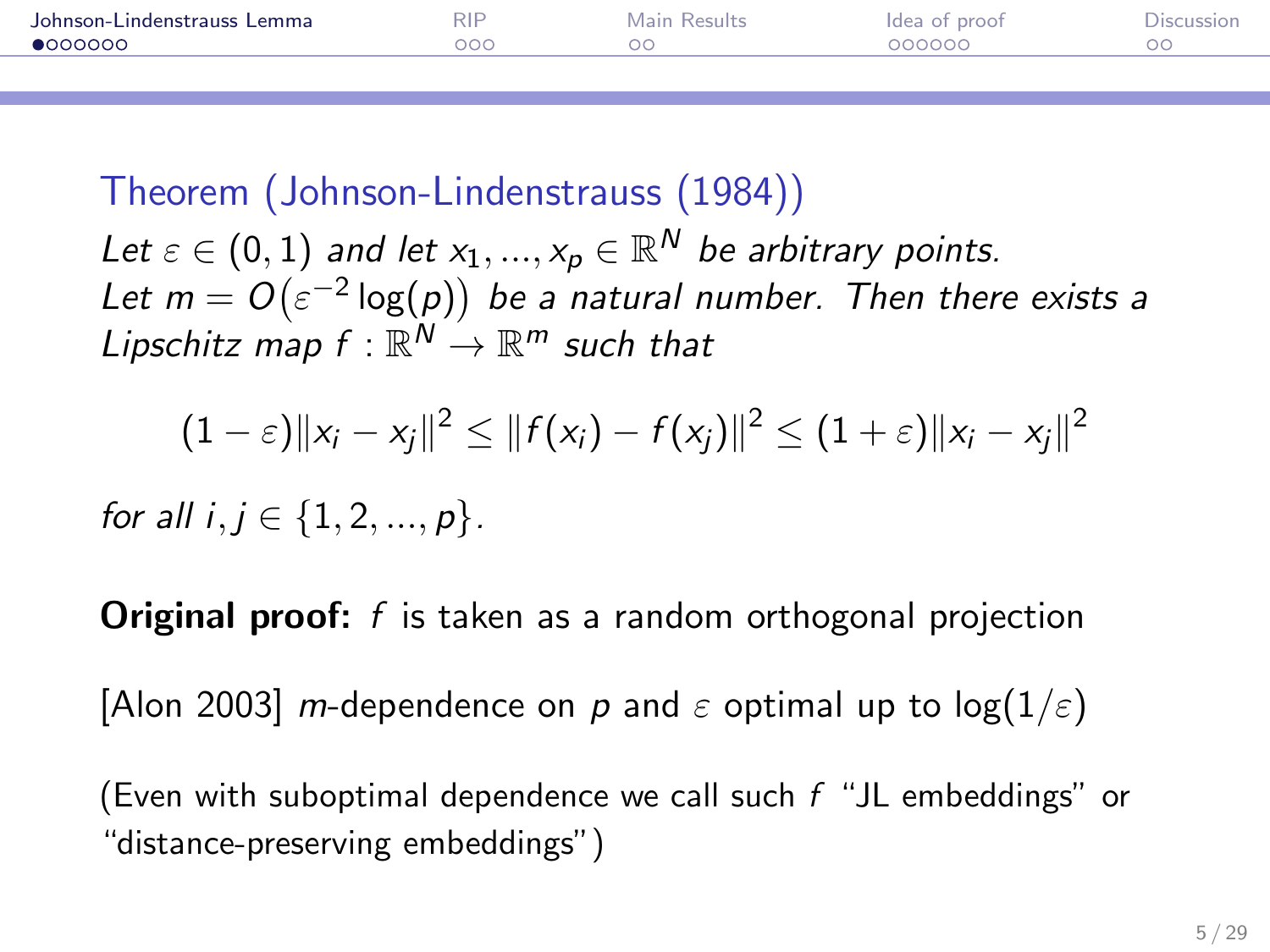| Johnson-Lindenstrauss Lemma | <b>RIP</b> | Main Results | Idea of proof | Discussion |
|-----------------------------|------------|--------------|---------------|------------|
| റ●ററററ                      | 200        |              | 000000        |            |
|                             |            |              |               |            |

#### Probabilistic distance-preserving embeddings

We want a linear map  $\Phi:\mathbb{R}^{\textit{N}}\rightarrow\mathbb{R}^{\textit{m}}$  such that

$$
\left|\|\Phi(x_i-x_j)\|-\|x_i-x_j\|\right|\leq \varepsilon\|x_i-x_j\| \text{ for } \left(\begin{matrix}p\\2\end{matrix}\right) \text{ vectors } x_i-x_j.
$$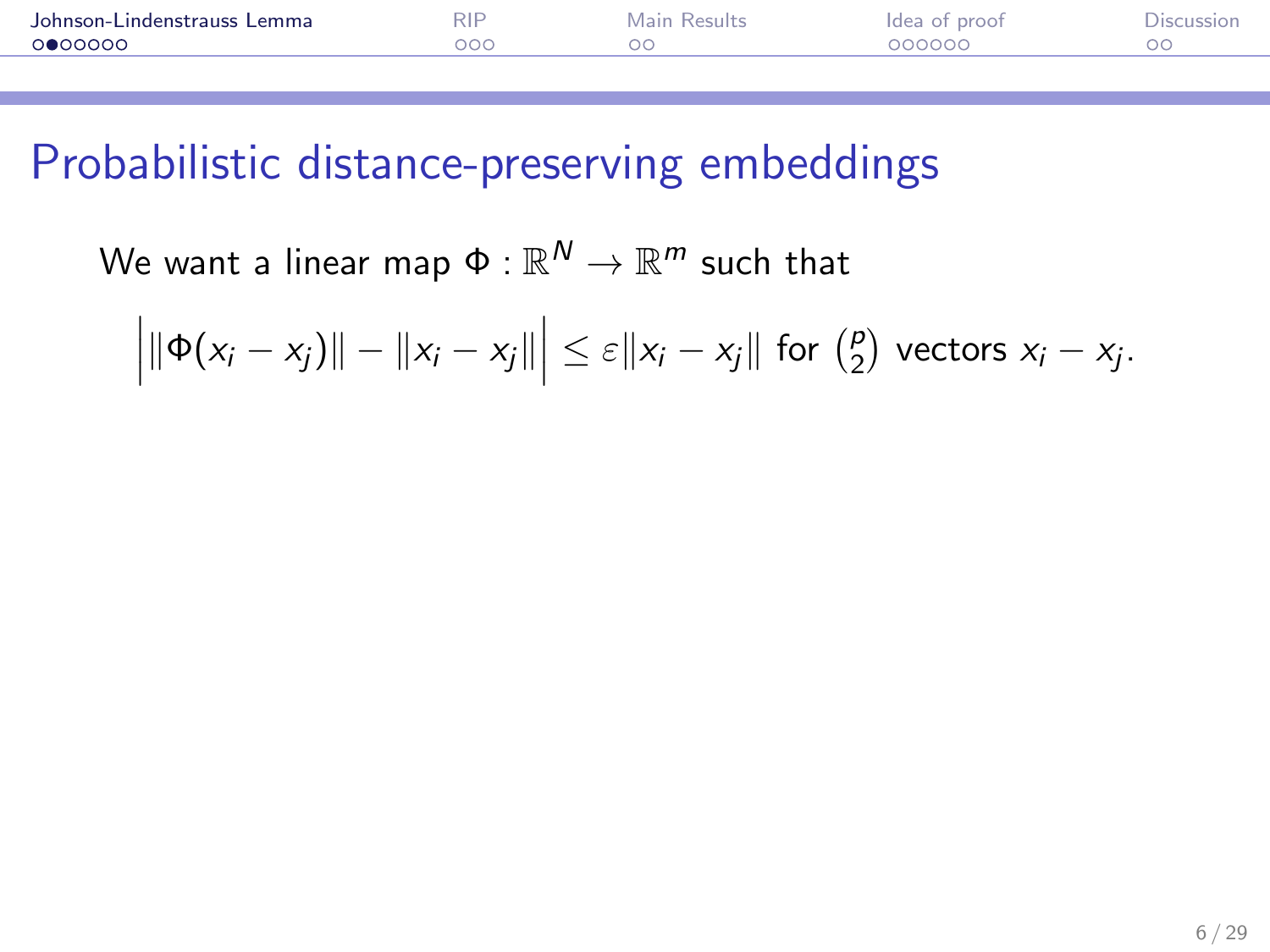| Johnson-Lindenstrauss Lemma | RIP | Main Results | Idea of proof | Discussion |
|-----------------------------|-----|--------------|---------------|------------|
| 0000000                     | າດດ |              | 000000        |            |
|                             |     |              |               |            |

#### Probabilistic distance-preserving embeddings

We want a linear map  $\Phi:\mathbb{R}^{\textit{N}}\rightarrow\mathbb{R}^{\textit{m}}$  such that

$$
\left|\|\Phi(x_i-x_j)\|-\|x_i-x_j\|\right|\leq \varepsilon\|x_i-x_j\| \text{ for } \binom{p}{2} \text{ vectors } x_i-x_j.
$$

 $\blacktriangleright$  For any fixed vector  $v\in\mathbb{R}^N$ , and for a matrix  $\Phi:\mathbb{R}^N\to\mathbb{R}^m$ with i.i.d. Gaussian entries,

$$
\mathbb{P}\Big(\big|\|\Phi\mathsf{v}\|^2-\|\mathsf{v}\|^2\big|\ge\varepsilon\|\mathsf{v}\|^2\Big)\le\exp(-c\varepsilon^2m).
$$

- $\blacktriangleright$  Take union bound over  $\binom{p}{2}$  $\binom{p}{2}$  vectors  $x_i - x_j$ ;
- If  $m \geq c' \varepsilon^{-2} \log(p)$ , then  $\Phi$  is optimal embedding with probability  $> 1/2$ .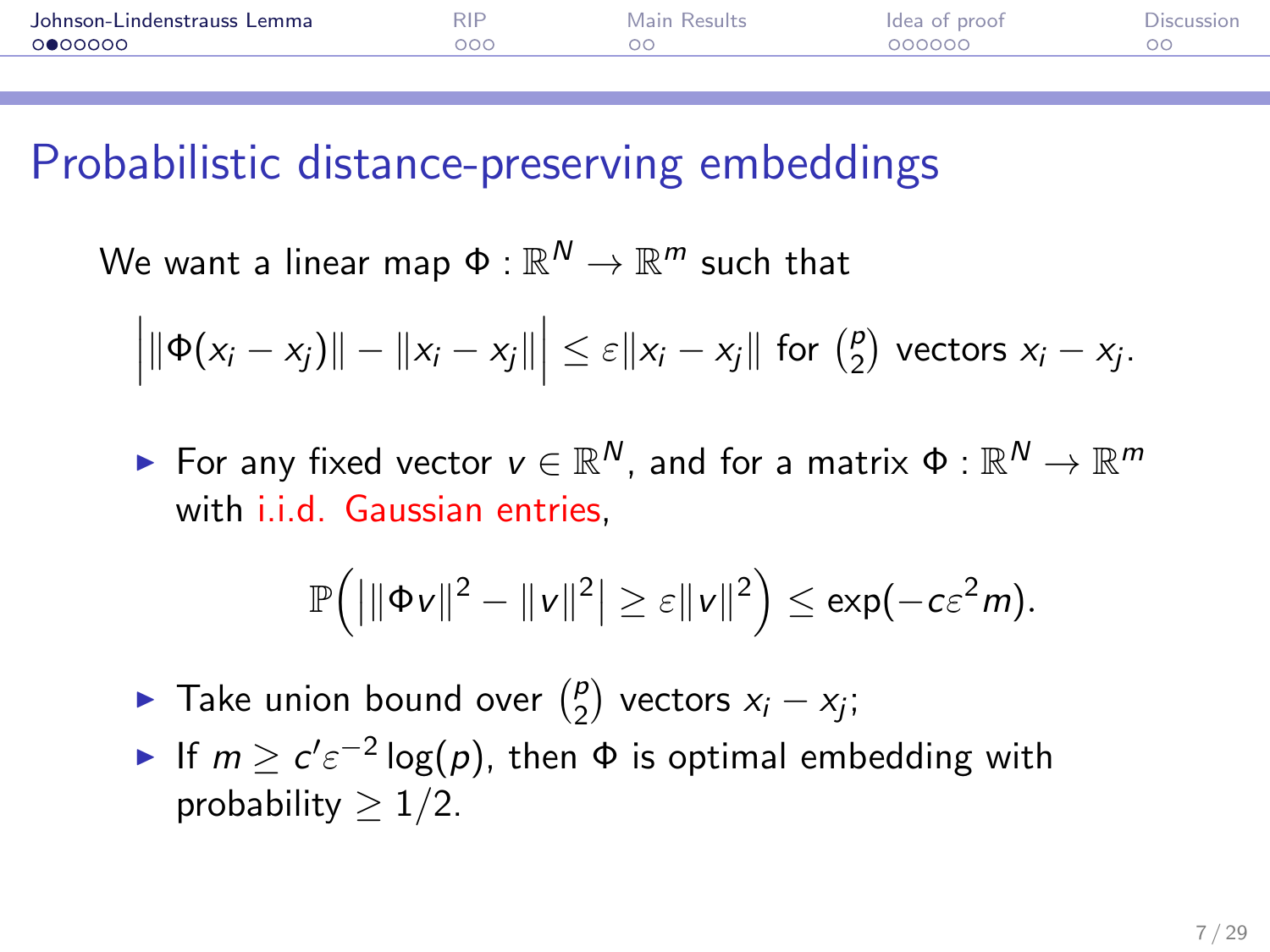| Johnson-Lindenstrauss Lemma | <b>RIP</b> | Main Results | Idea of proof | <b>JISCUSSIO</b> |
|-----------------------------|------------|--------------|---------------|------------------|
| 0000000                     | ooc        |              | 000000        |                  |
|                             |            |              |               |                  |

# Practical distance-preserving embeddings

For computational efficiency,  $\Phi:\mathbb{R}^{\textit{N}}\rightarrow\mathbb{R}^{\textit{m}}$  should

- lace allow fast matrix-vector multiplies:  $O(N \log N)$  flops per matrix-vector multiply is optimal
- $\triangleright$  not involve too much randomness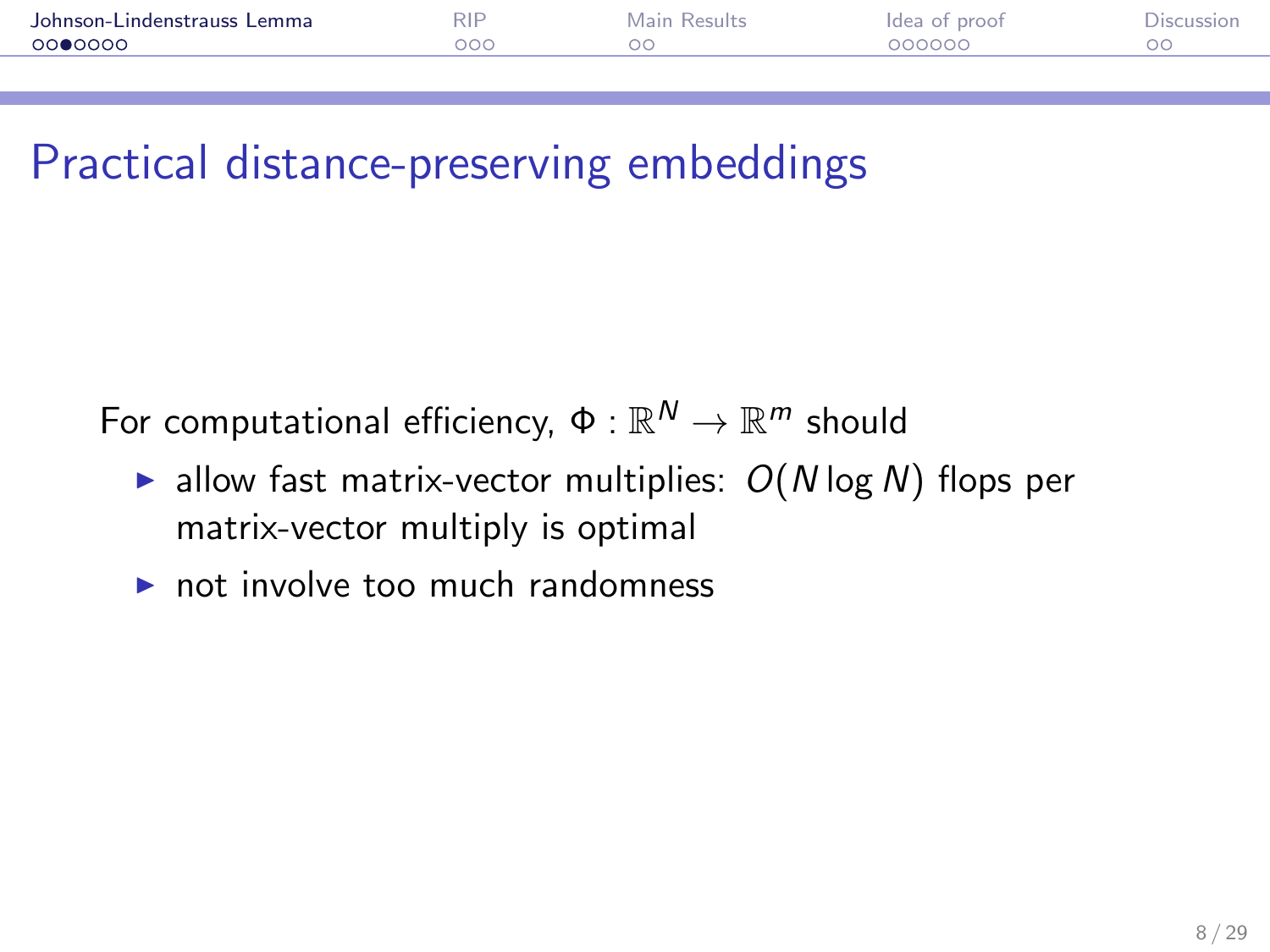| Johnson-Lindenstrauss Lemma | <b>RIP</b> | Main Results | Idea of proof | Discussion |
|-----------------------------|------------|--------------|---------------|------------|
| റററ⊜റററ                     |            |              | 000000        |            |
|                             |            |              |               |            |

# Practical distance-preserving embeddings

 $\blacktriangleright$  [Ailon, Chazelle '06] : "Fast Johnson-Lindenstrauss Transform"

$$
\Phi = \mathcal{GFD};
$$

- $\blacktriangleright \;\mathcal{D}:\mathbb{R}^N\to\mathbb{R}^N$  is diagonal matrix with random  $\pm 1$  entries.
- $\blacktriangleright~~ \mathcal{F}:\mathbb{R}^{\mathsf{N}}\to\mathbb{R}^{\mathsf{N}}$  is discrete Fourier matrix,
- $\blacktriangleright~\mathcal{G}:\mathbb{R}^N\to\mathbb{R}^m$  is sparse Gaussian matrix.

$$
\mathcal{O}(N \log N)
$$
 multiplication when  $p < e^{N^{1/2}}$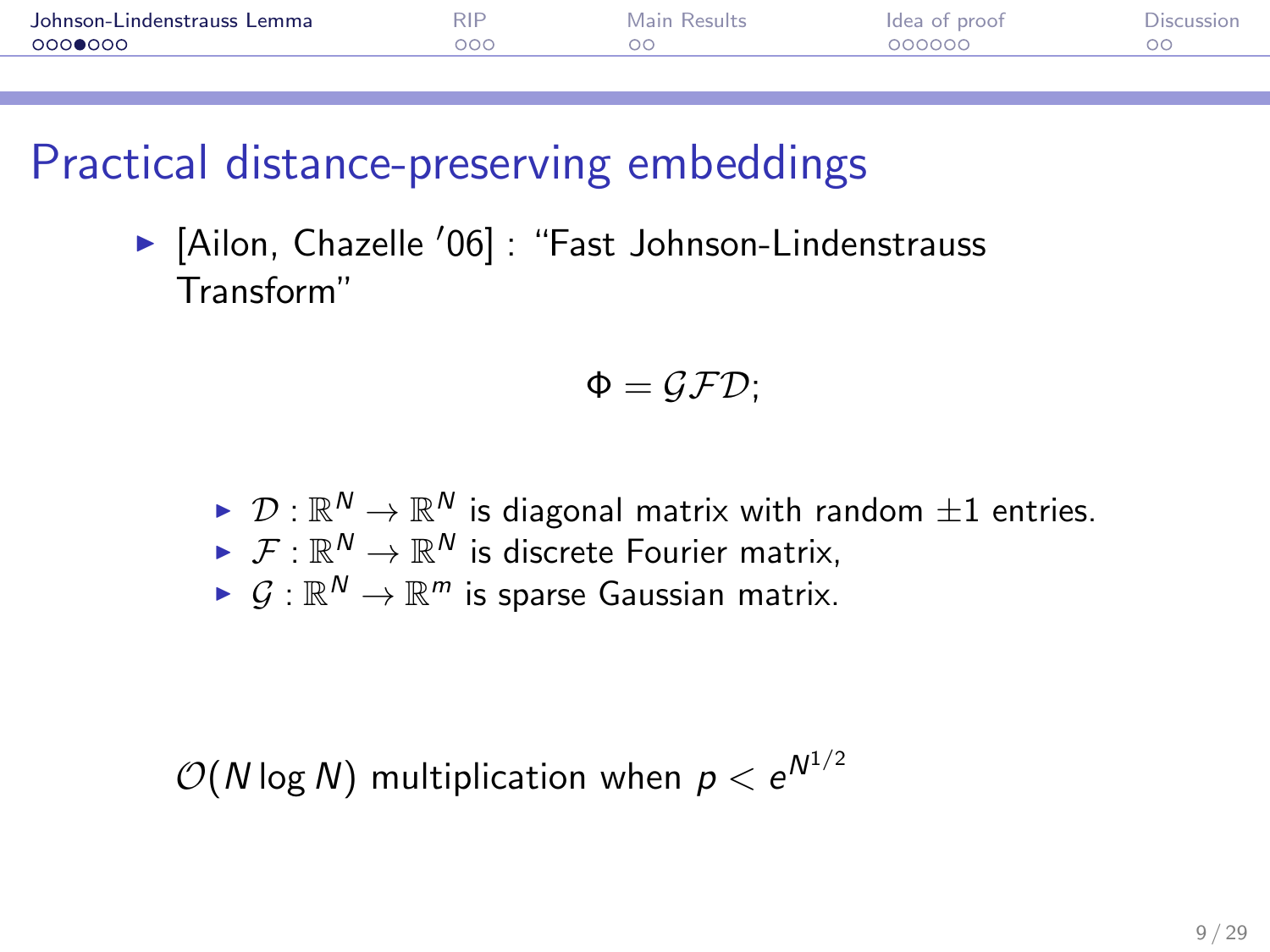| Johnson-Lindenstrauss Lemma | <b>RIP</b> | Main Results | Idea of proof | <b>Discussion</b> |
|-----------------------------|------------|--------------|---------------|-------------------|
| 0000000                     | DOC        |              | 000000        |                   |
|                             |            |              |               |                   |

# Practical distance-preserving embeddings

 $\blacktriangleright$  [Ailon, Chazelle '06] : "Fast Johnson-Lindenstrauss Transform"

$$
\Phi = \mathcal{GFD};
$$

- $\blacktriangleright \;\mathcal{D}:\mathbb{R}^N\to\mathbb{R}^N$  is diagonal matrix with random  $\pm 1$  entries.
- $\blacktriangleright~~ \mathcal{F}:\mathbb{R}^{\mathsf{N}}\to\mathbb{R}^{\mathsf{N}}$  is discrete Fourier matrix,
- $\blacktriangleright~\mathcal{G}:\mathbb{R}^N\to\mathbb{R}^m$  is sparse Gaussian matrix.

 $\mathcal{O}(N\log N)$  multiplication when  $\rho < e^{N^{1/2}}$ 

 $\blacktriangleright$  Many more constructions ...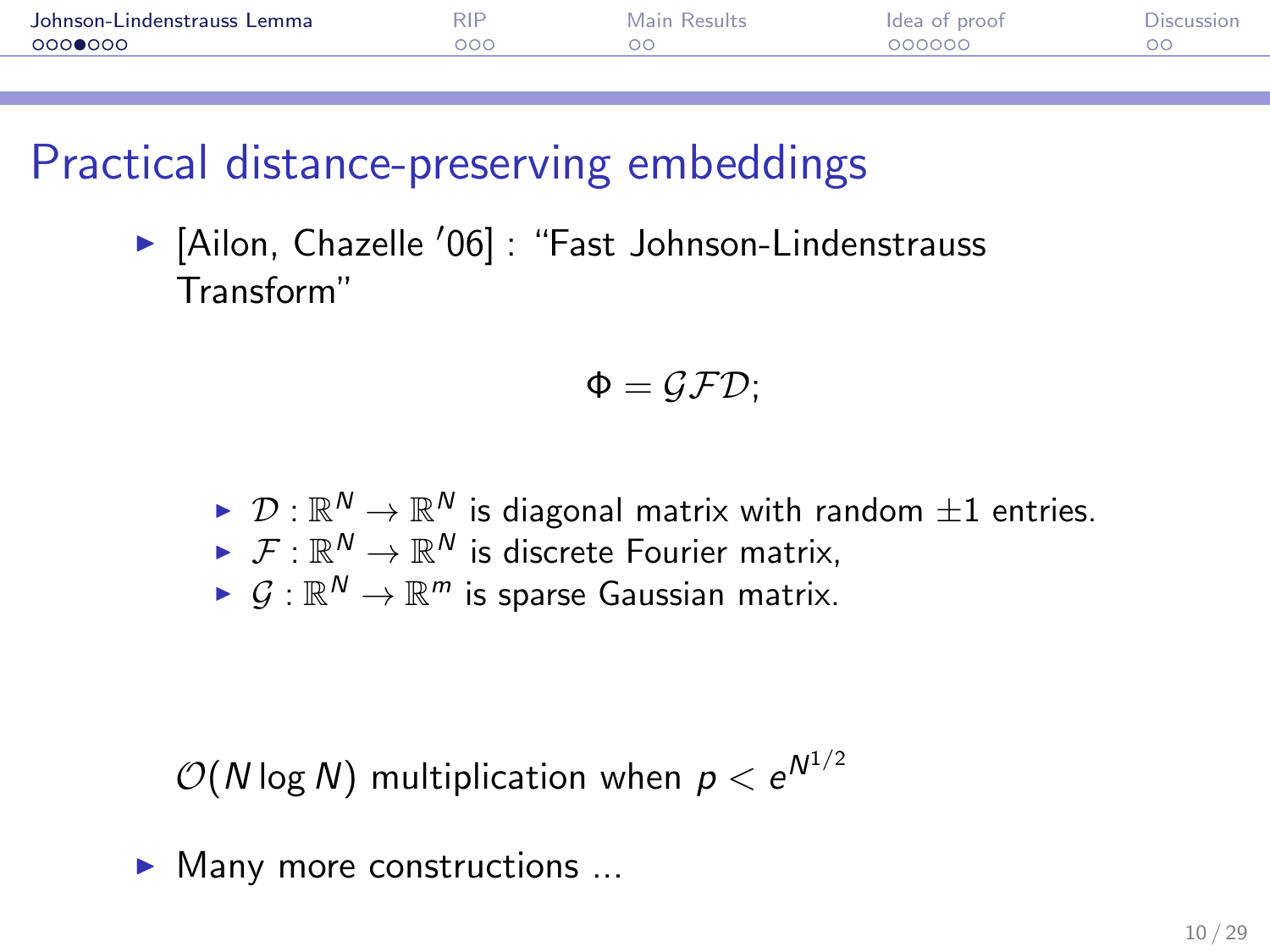| Johnson-Lindenstrauss Lemma | <b>RIP</b> | Main Results | Idea of proof | Discussion |
|-----------------------------|------------|--------------|---------------|------------|
| 0000000                     |            |              | 000000        |            |
|                             |            |              |               |            |

#### Practical Johnson-Lindenstrauss embeddings

 $\blacktriangleright$  [Ailon, Liberty '10]:  $\Phi = \mathcal{F}_{rand}D$ ,

- $\blacktriangleright \;\mathcal{D}:\mathbb{R}^N\to\mathbb{R}^N$  is diagonal matrix with random  $\pm 1$  entries.
- $\blacktriangleright$   $\mathcal{F}_{rand}: \mathbb{R}^N \to \mathbb{R}^m$  consists of  $m$  randomly-chosen rows from the discrete Fourier matrix
- $\triangleright$   $\mathcal{O}(N \log(N))$  multiplication, but suboptimal embedding dimension for distance-preservation:

$$
m = \mathcal{O}\left(\varepsilon^{-4}\log(p)\log^4(N)\right)
$$

Proof relies on (nontrivial) estimates for  $\mathcal{F}_{rand}$  from [Rudelson, Vershynin '08] (operator LLN, Dudley's inequality, ...)- these estimates are used in *compressed sensing* for sparse recovery guarantees.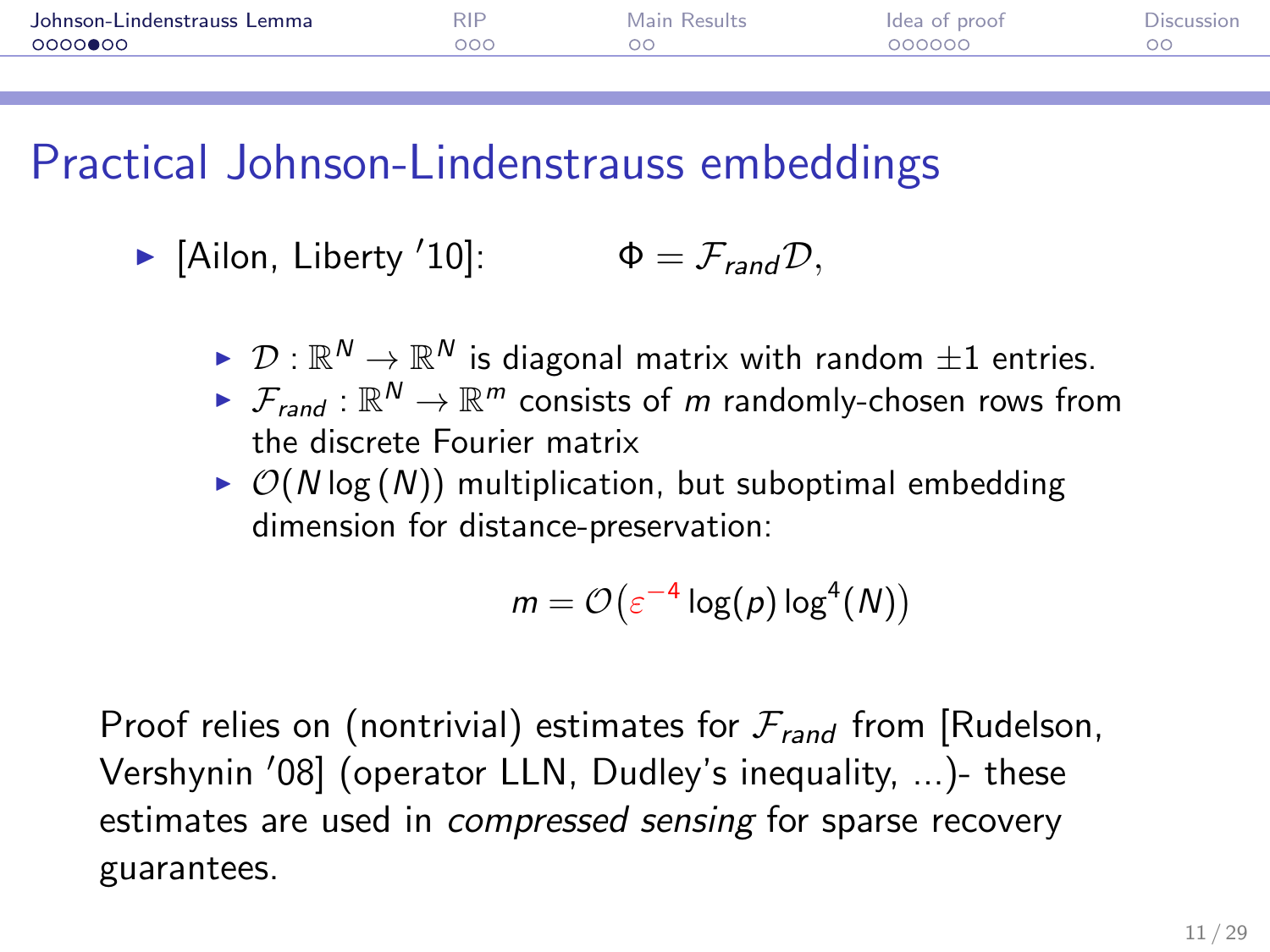| Johnson-Lindenstrauss Lemma | RIP | Main Results | Idea of proof | Discussion |
|-----------------------------|-----|--------------|---------------|------------|
| ○○○○○●○                     | ooc |              | 000000        |            |
|                             |     |              |               |            |

#### Practical Johnson-Lindenstrauss embeddings

[Krahmer, W '10]: Improved embedding dimension for  $\Phi = \mathcal{F}_{rand} \mathcal{D}$ to  $m = \mathcal{O}\!\left(\varepsilon^{-2}\log(\rho)\log^4(N)\right)$  .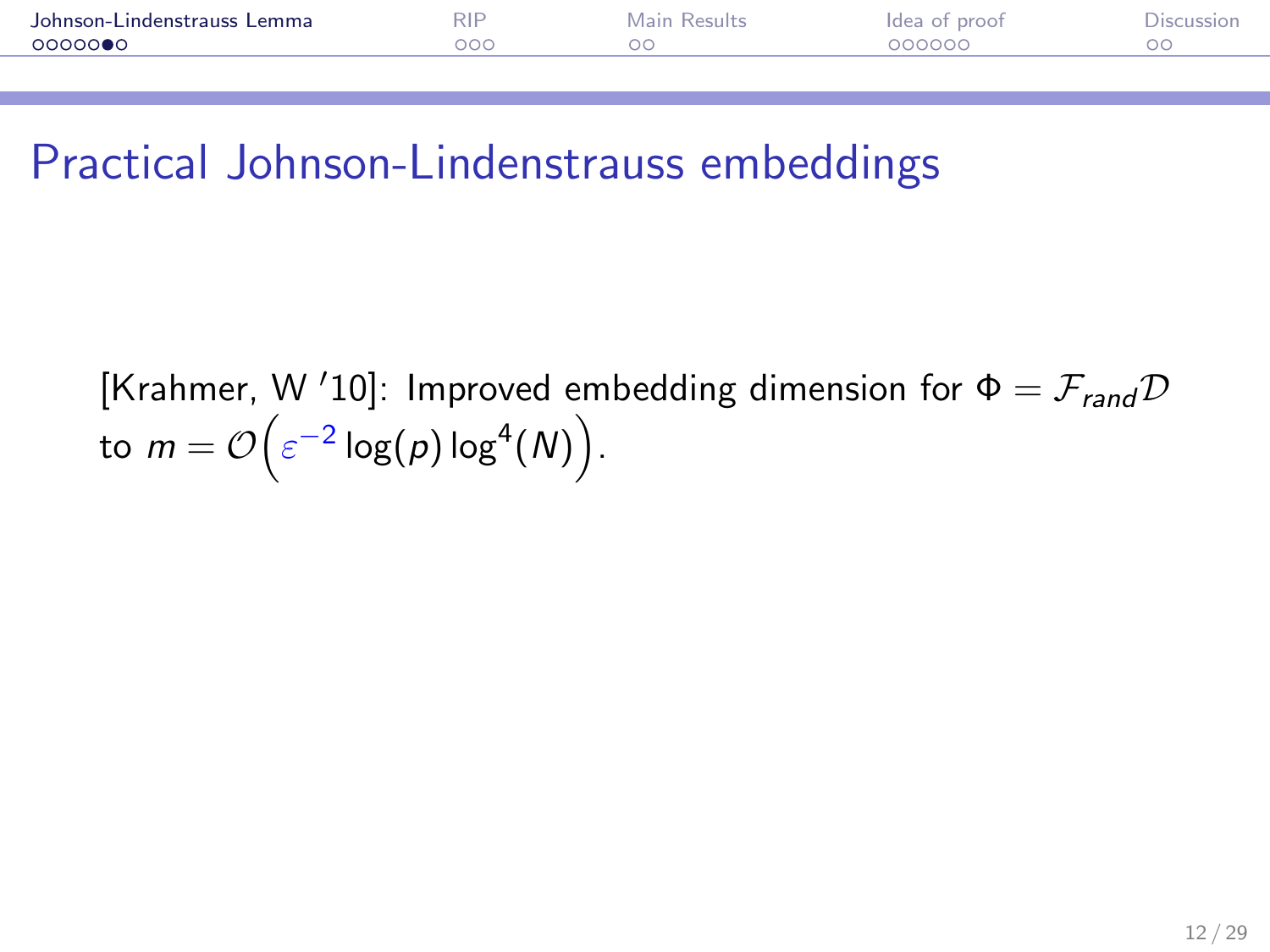| Johnson-Lindenstrauss Lemma | <b>RIP</b> | Main Results | Idea of proof | <b>JISCUSSIO</b> |
|-----------------------------|------------|--------------|---------------|------------------|
| 0000000                     | ೨೦೧        | ЭC           | 000000        |                  |
|                             |            |              |               |                  |

#### Practical Johnson-Lindenstrauss embeddings

[Krahmer, W '10]: Improved embedding dimension for  $\Phi = \mathcal{F}_{rand} \mathcal{D}$ to  $m = \mathcal{O}\!\left(\varepsilon^{-2}\log(\rho)\log^4(N)\right)$  .

Proof relies only on a certain *restricted isometry property* of  $\mathcal{F}_{rand}$ introduced in context of sparse recovery. Many random matrix constructions share this property...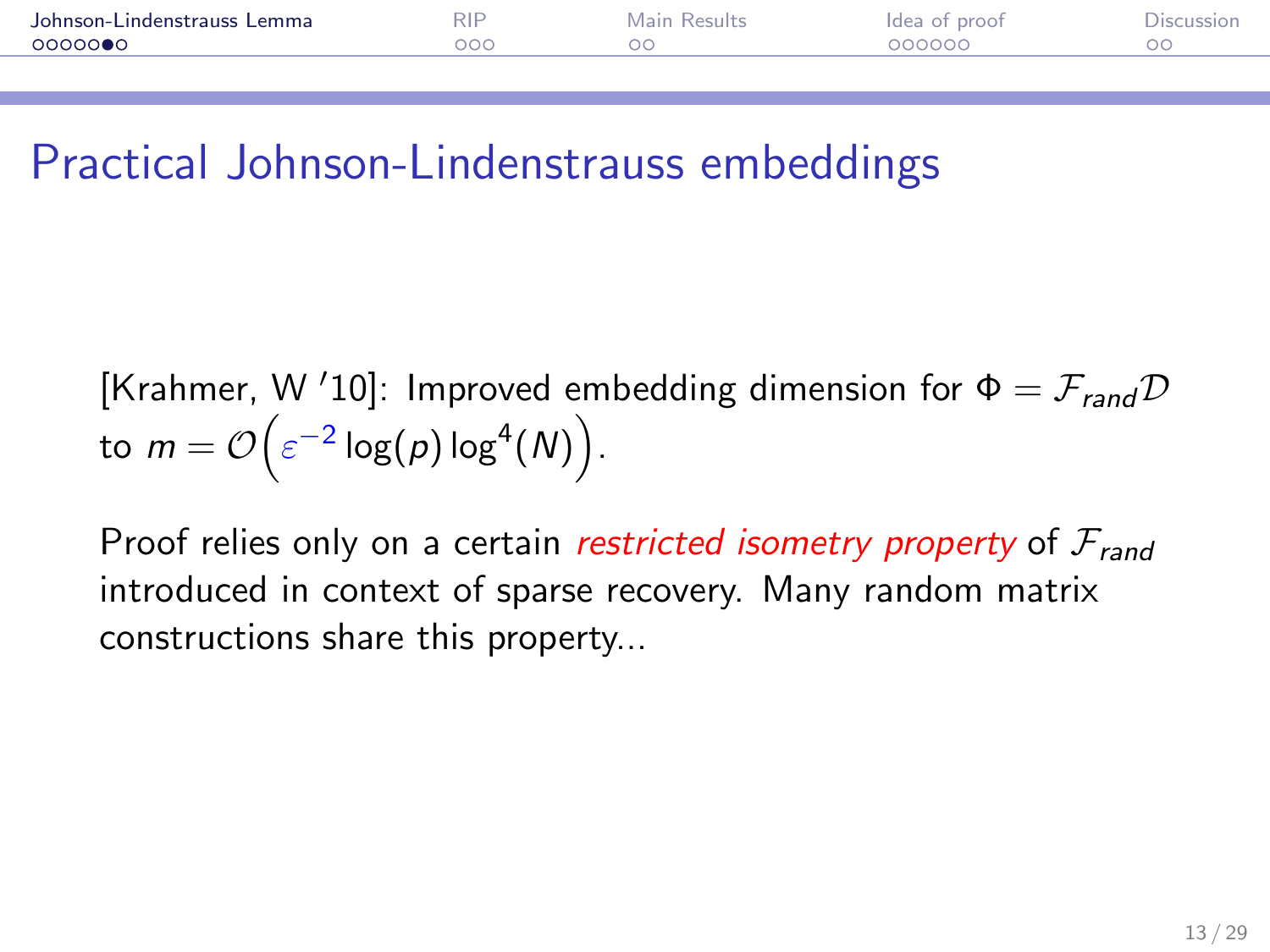| Johnson-Lindenstrauss Lemma | RIP | Main Results | Idea of proof | Discussion |
|-----------------------------|-----|--------------|---------------|------------|
| COOOOOO                     | ാററ | DС           | 000000        |            |
|                             |     |              |               |            |

# The Restricted Isometry Property (RIP)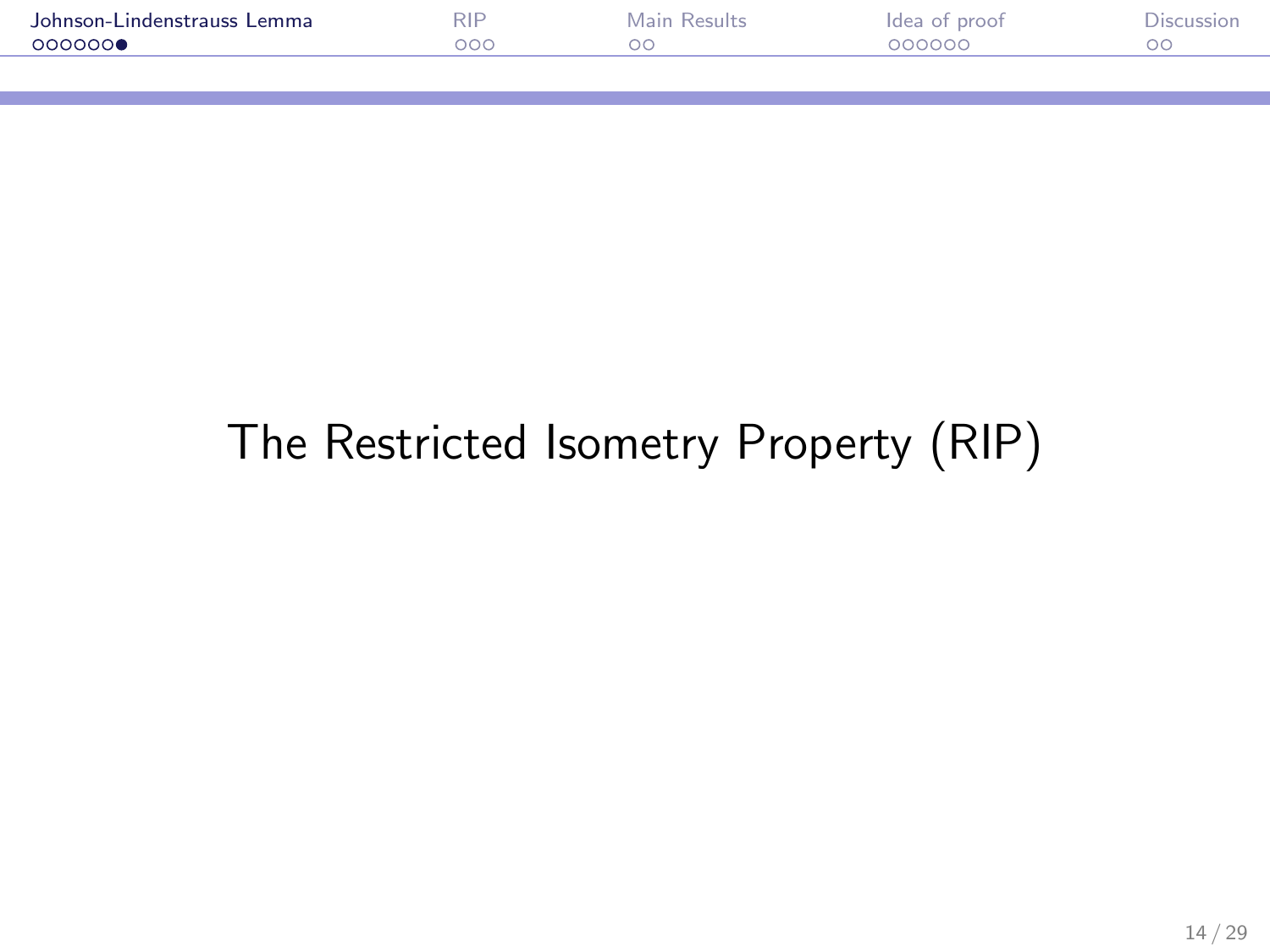| Johnson-Lindenstrauss Lemma | <b>RIP</b> | Main Results | Idea of proof | Discussion |
|-----------------------------|------------|--------------|---------------|------------|
| 0000000                     | ∎ດດ        | ററ           | 000000        |            |
|                             |            |              |               |            |

## The Restricted Isometry Property

A vector  $x\in\mathbb{R}^N$  with at most  $k$  nonzero coordinates is  $k-$ sparse.

Definition (Candès/Romberg/Tao (2006)) A matrix  $\mathfrak{\Phi}:\mathbb{R}^N\to\mathbb{R}^m$  is said to have the *restricted isometry* property of order k and level  $\delta$  if

<span id="page-14-0"></span>
$$
(1-\delta)\|x\|_2^2 \le \|\Phi x\|_2^2 \le (1+\delta)\|x\|_2^2
$$

for all *k*-sparse  $x \in \mathbb{R}^N$ .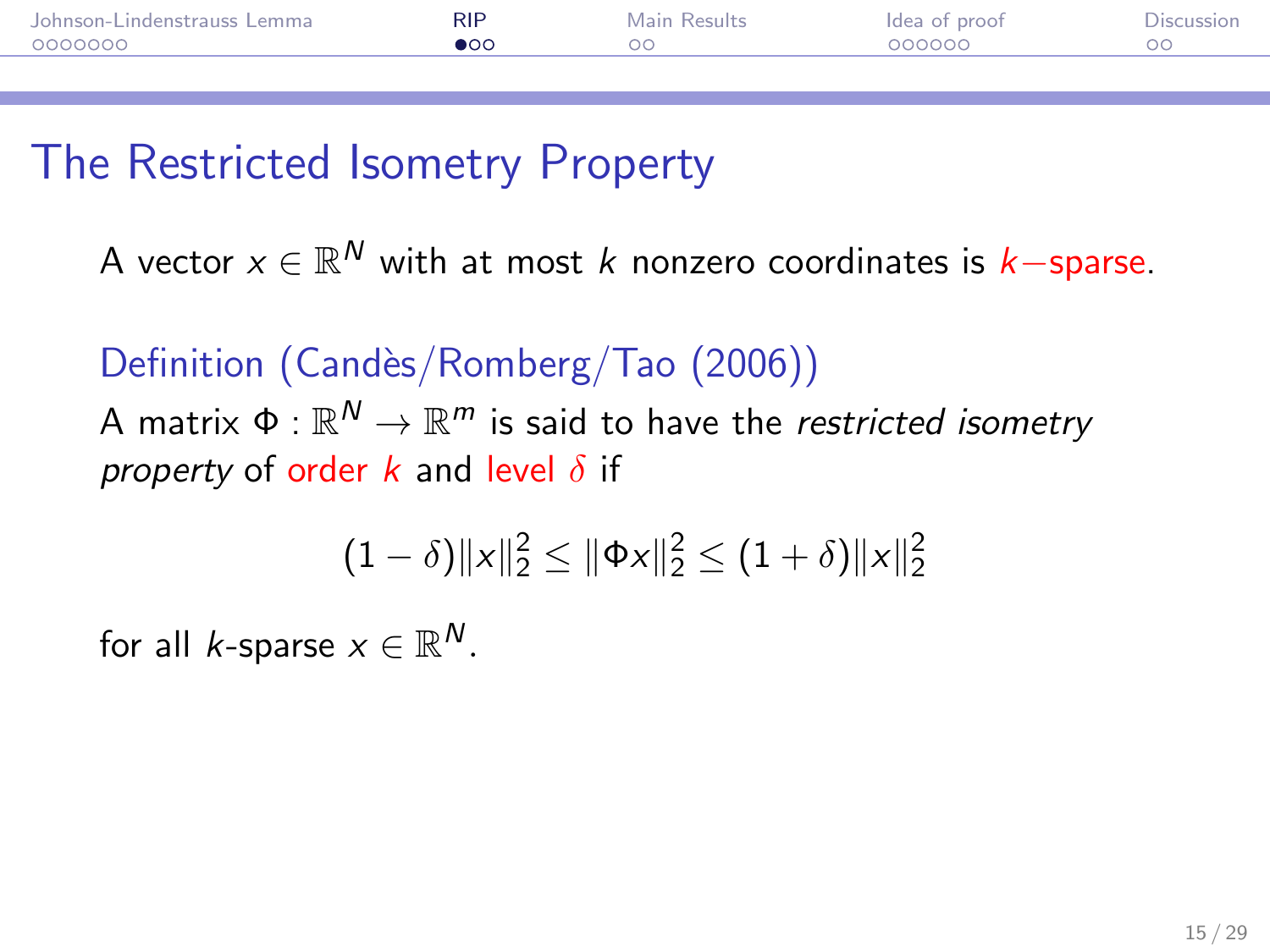| Johnson-Lindenstrauss Lemma | <b>RIP</b> | Main Results | Idea of proof | Discussion |
|-----------------------------|------------|--------------|---------------|------------|
| 0000000                     | ഹ          | ОC           | 000000        |            |
|                             |            |              |               |            |

## The Restricted Isometry Property

A vector  $x\in\mathbb{R}^N$  with at most  $k$  nonzero coordinates is  $k-$ sparse.

Definition (Candès/Romberg/Tao (2006)) A matrix  $\mathfrak{\Phi}:\mathbb{R}^N\to\mathbb{R}^m$  is said to have the *restricted isometry* property of order k and level  $\delta$  if

$$
(1-\delta)\|x\|_2^2 \le \|\Phi x\|_2^2 \le (1+\delta)\|x\|_2^2
$$

for all *k*-sparse  $x \in \mathbb{R}^N$ .

Usual context: If  $\Phi : \mathbb{R}^N \to \mathbb{R}^m$  has  $(k, \delta)$ -RIP with  $\delta$  sufficiently small, and if  $x^{\#}$  is a  $k$ -sparse solution to the system  $y=\Phi x$ , then

$$
x^{\#} = \underset{\Phi z = y}{\text{argmin}} \|z\|_1.
$$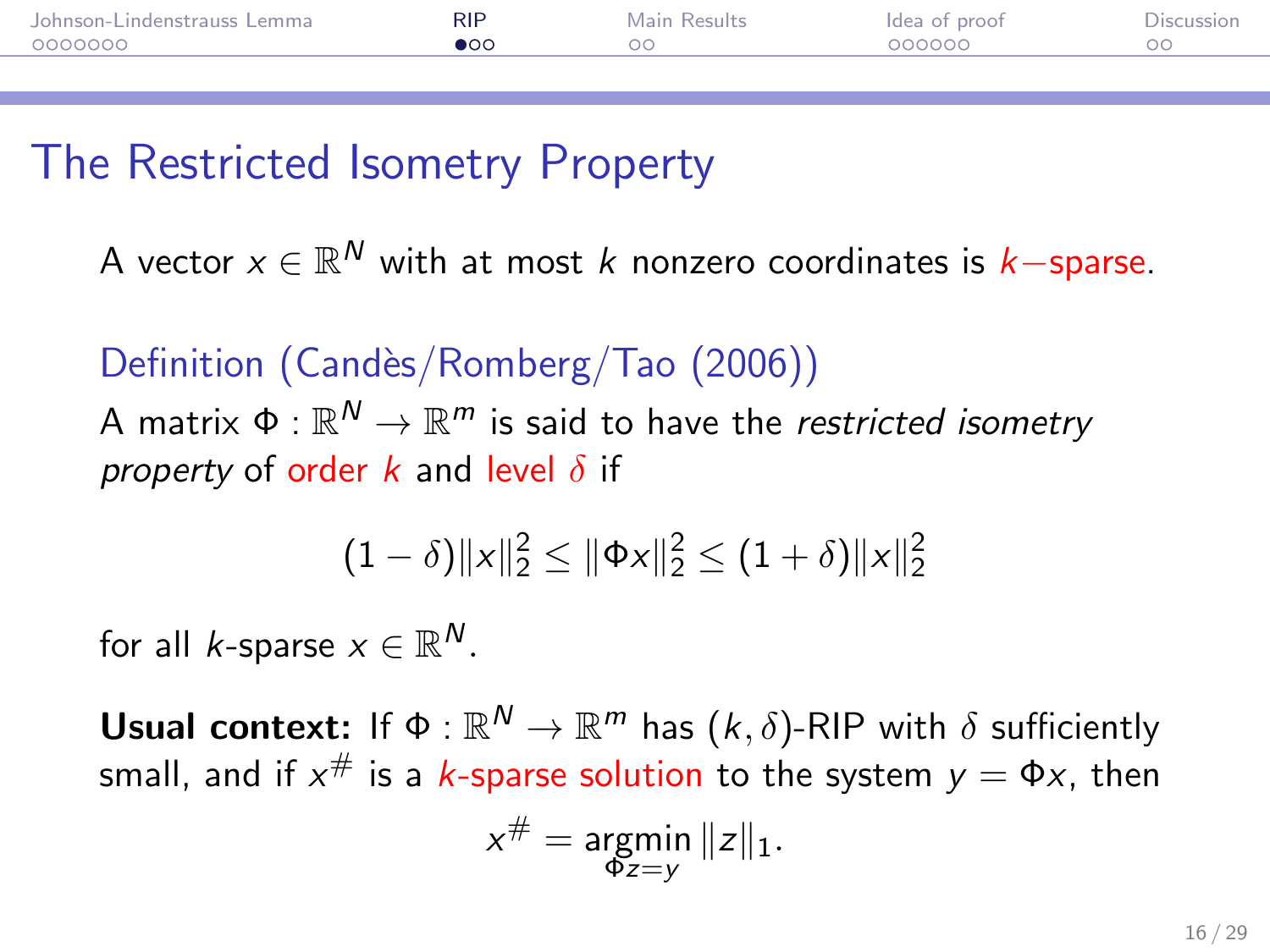| Johnson-Lindenstrauss Lemma | <b>RIP</b> | Main Results | Idea of proof | Discussion |
|-----------------------------|------------|--------------|---------------|------------|
| 0000000                     |            |              | 000000        |            |
|                             |            |              |               |            |

## RIP through concentration of measure

Recall the concentration inequality for distance-preserving embeddings (i.e. when Φ is Gaussian):

$$
\mathbb{P}\Big(\big|\|\Phi v\|^2-\|v\|^2\big|\geq \varepsilon\|v\|^2\Big)\leq \exp(-c\varepsilon^2 m)\qquad \qquad (1)
$$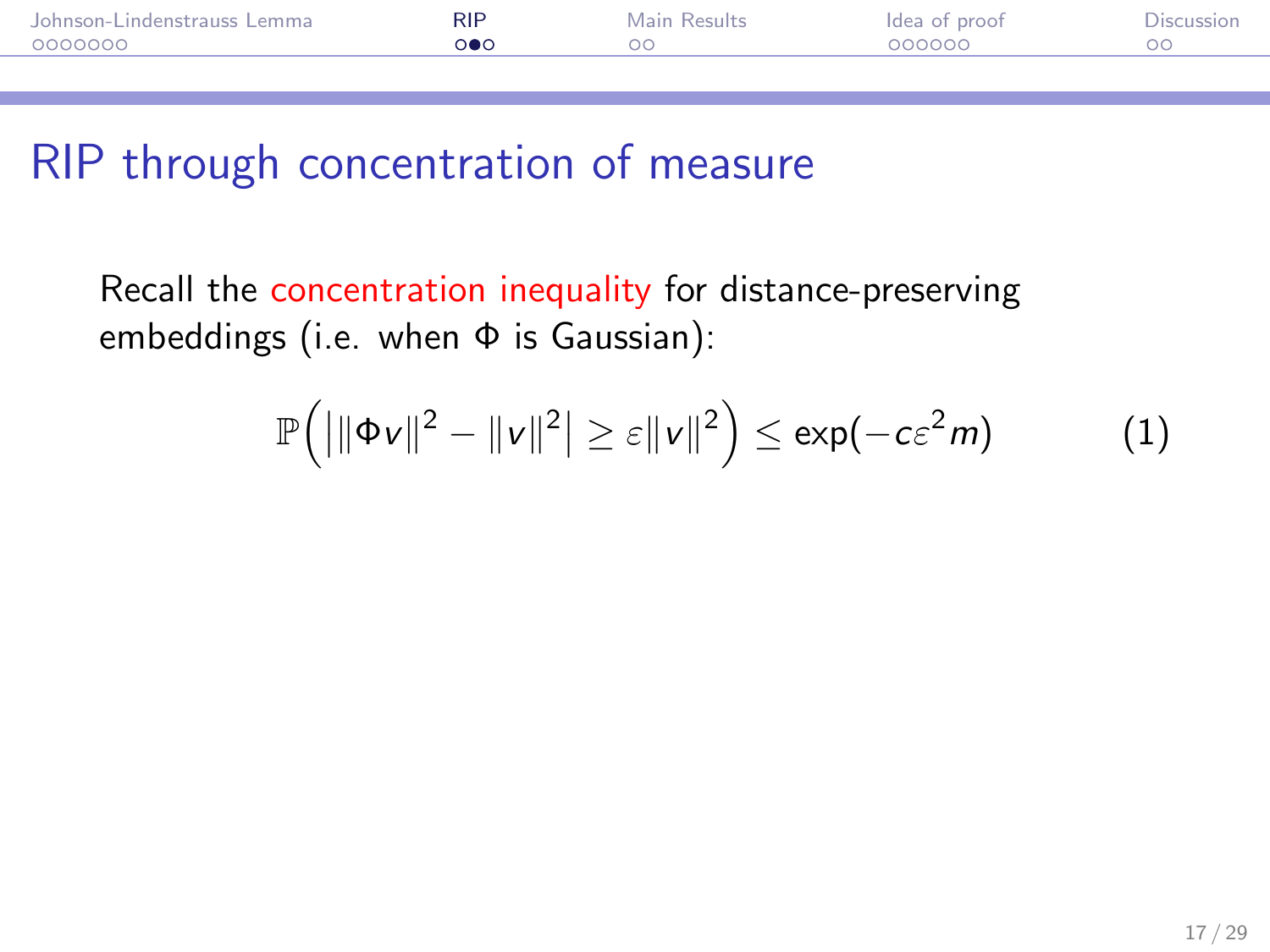| Johnson-Lindenstrauss Lemma | <b>RIP</b> | Main Results | Idea of proof | Discussion |
|-----------------------------|------------|--------------|---------------|------------|
| 0000000                     |            |              | 000000        |            |
|                             |            |              |               |            |

## RIP through concentration of measure

Recall the concentration inequality for distance-preserving embeddings (i.e. when  $\Phi$  is Gaussian):

$$
\mathbb{P}\Big(\big|\|\Phi v\|^2-\|v\|^2\big|\geq \varepsilon\|v\|^2\Big)\leq \exp(-c\varepsilon^2 m)\qquad\qquad(1)
$$

[Baraniuk et al 2008]: If  $\Phi : \mathbb{R}^N \to \mathbb{R}^m$  satisfies the concentration inequality, then with high probability a particular realization of Φ satisfies  $(k,\varepsilon)$ -RIP for  $m \ge c' \varepsilon^2 k$  log  ${\sf N}$ 

Implies RIP with optimally small  $m$  for Gaussian (and more generally subgaussian) matrices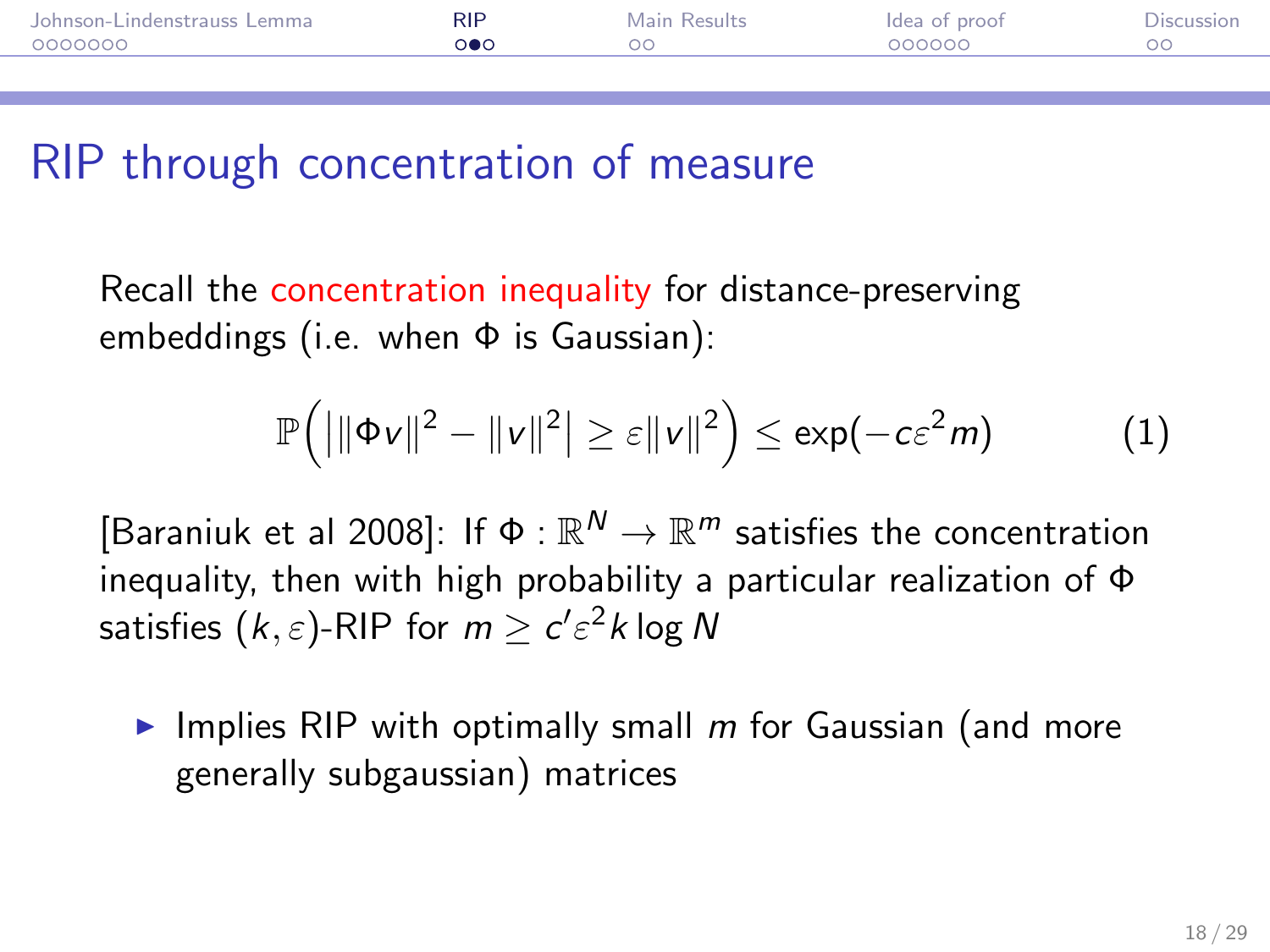| Johnson-Lindenstrauss Lemma | <b>RIP</b> | Main Results | Idea of proof | Discussion |
|-----------------------------|------------|--------------|---------------|------------|
| 0000000                     | റ∩ൈ        | oο           | 000000        |            |
|                             |            |              |               |            |

# Known RIP bounds

The following random matrices satisfy  $(k, \delta)$ -RIP with high probability (proved via other methods):

- **Figure 1** [Rudelson/Vershynin '08]: Partial Fourier matrix  $\mathcal{F}_{rand}$ ;  $m \gtrsim \delta^{-2}k\log^4(N)$
- $\blacktriangleright$  [Adamczak et al '09]: Matrices whose columns are i.i.d. from log-concave distribution -  $m \gtrsim \delta^{-2} k \log^2(N)$
- <sup>I</sup> . . .
- ▶ The best known deterministic constructions require  $m \gtrsim k^{2-\mu}$ for some small  $\mu$  (Bourgain et al (2011)).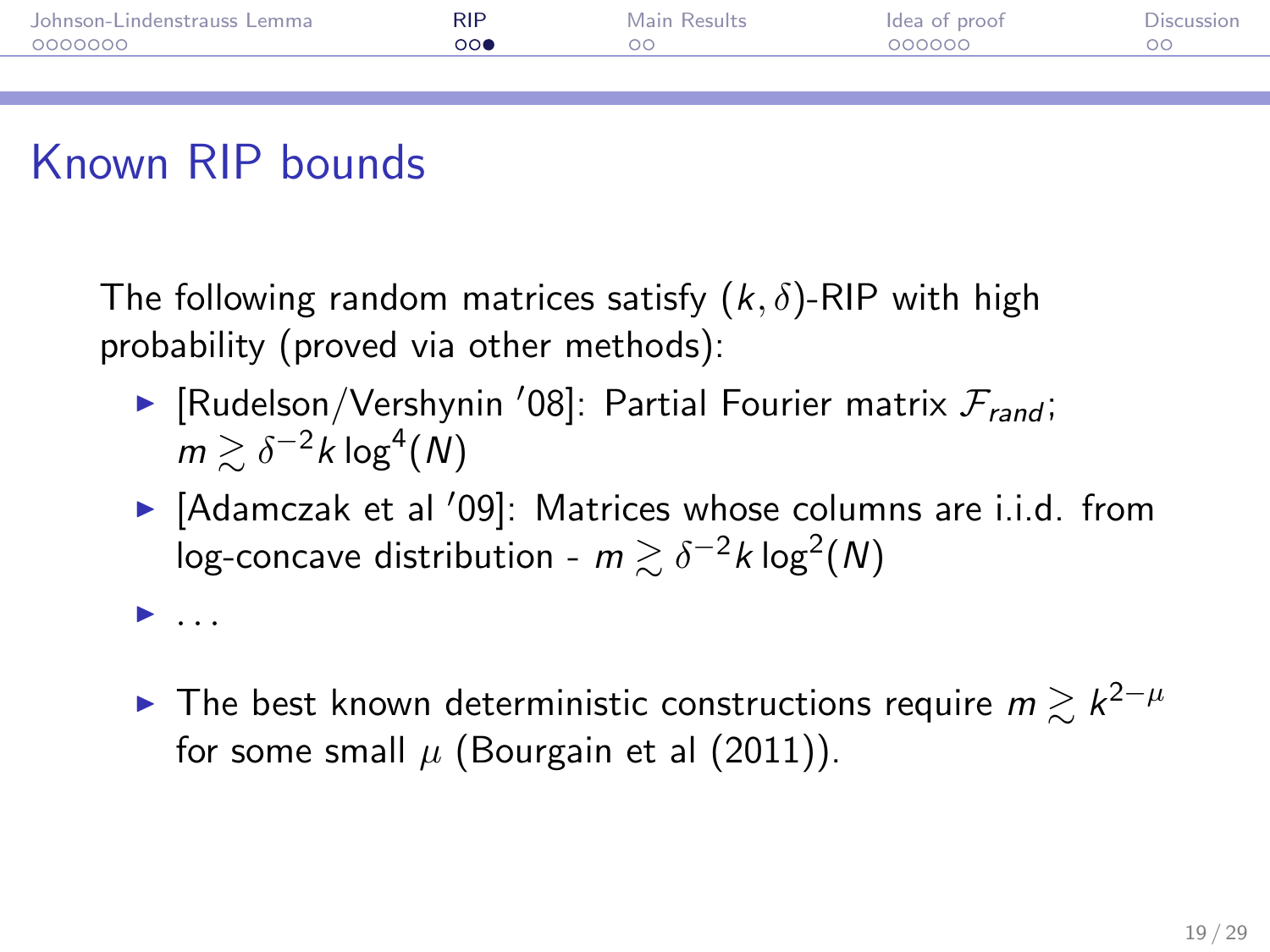| Johnson-Lindenstrauss Lemma | <b>RIP</b> | Main Results | Idea of proof | Discussion |
|-----------------------------|------------|--------------|---------------|------------|
| 0000000                     | OOC        |              | 000000        |            |
|                             |            |              |               |            |

## Main results

Theorem (Krahmer, W. 2010) Fix  $\eta>0$  and  $\varepsilon>0.$  Let  $\{x_j\}_{j=1}^p\subset \mathbb{R}^{\textsf{N}}$  be arbitrary. Set  $k\geq 40\log\frac{4p}{\eta}$ , and suppose that  $\Phi:\mathbb{R}^{N}\rightarrow\mathbb{R}^{m}$  has the  $(k, \varepsilon/4)$ -restricted isometry property. Let  $D$  be a diagonal matrix of random signs. Then with probability  $> 1 - \eta$ ,

<span id="page-19-0"></span>
$$
(1-\varepsilon)\|x_j\|_2^2 \le \|\Phi \mathcal{D} x_j\|_2^2 \le (1+\varepsilon)\|x_j\|_2^2
$$

uniformly for all  $x_j$ .

 $\blacktriangleright$   $\mathcal{F}_{rand}$  has  $(k, \delta)$ -RIP with  $m \geq c \varepsilon^{-2} k \log^4(N) \Rightarrow$  $\mathcal{F}_{rand}\mathcal{D}$  is a distance-preserving embedding if  $m \geq c' \varepsilon^{-2} \log(p) \log^4(N)$ .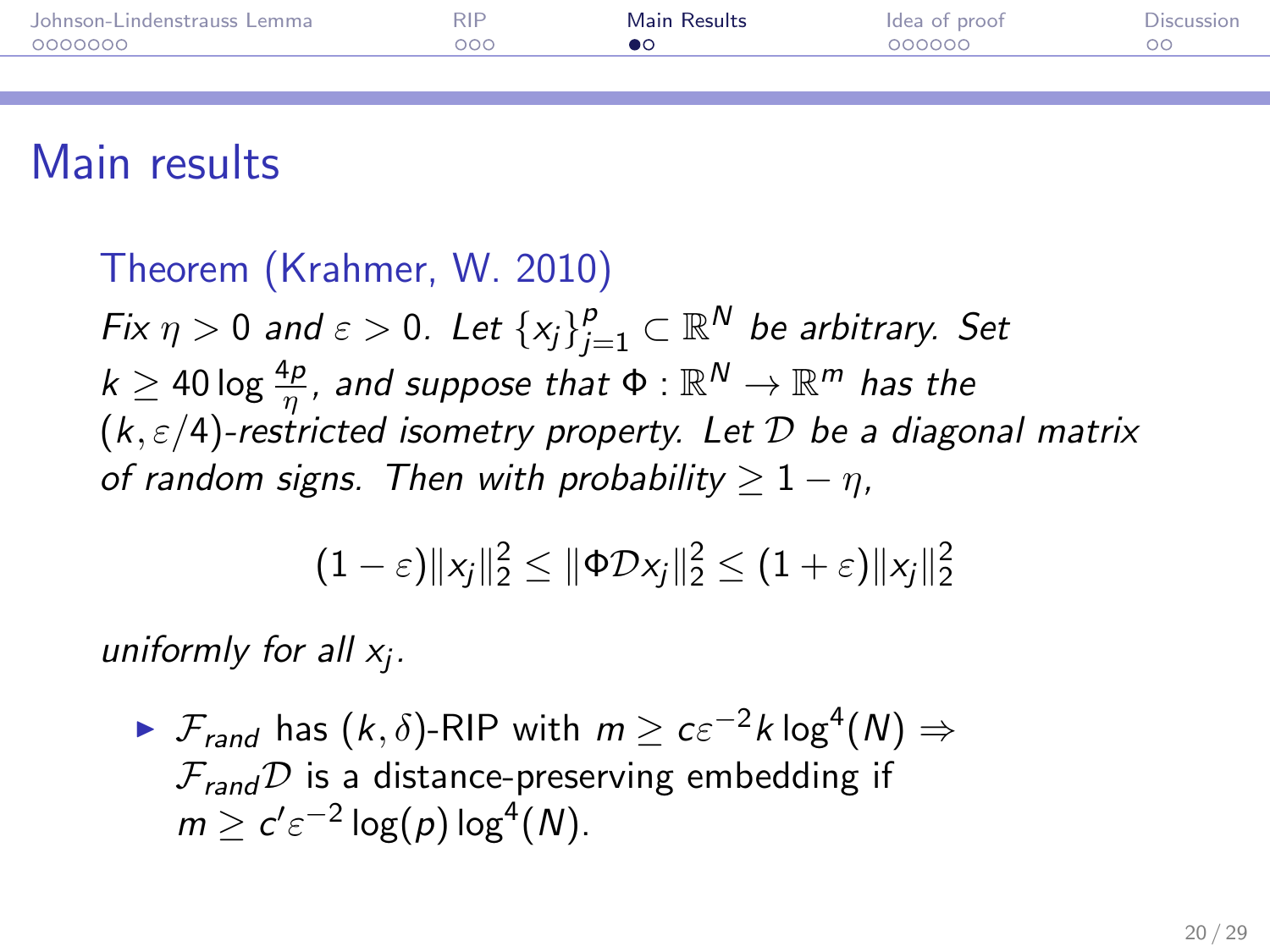| Johnson-Lindenstrauss Lemma | RIP | Main Results | Idea of proof | Discussion |
|-----------------------------|-----|--------------|---------------|------------|
| 0000000                     | ooc |              | 000000        |            |
|                             |     |              |               |            |

## A Geometric Observation

- $\triangleright$  A matrix that acts as an approximate isometry on sparse vectors (an RIP matrix) also acts as an approximate isometry on most vertices of the Hamming cube  $\{-1,1\}^N$ ).
	- Apply our result to the vector  $x = (1, \ldots, 1)$ .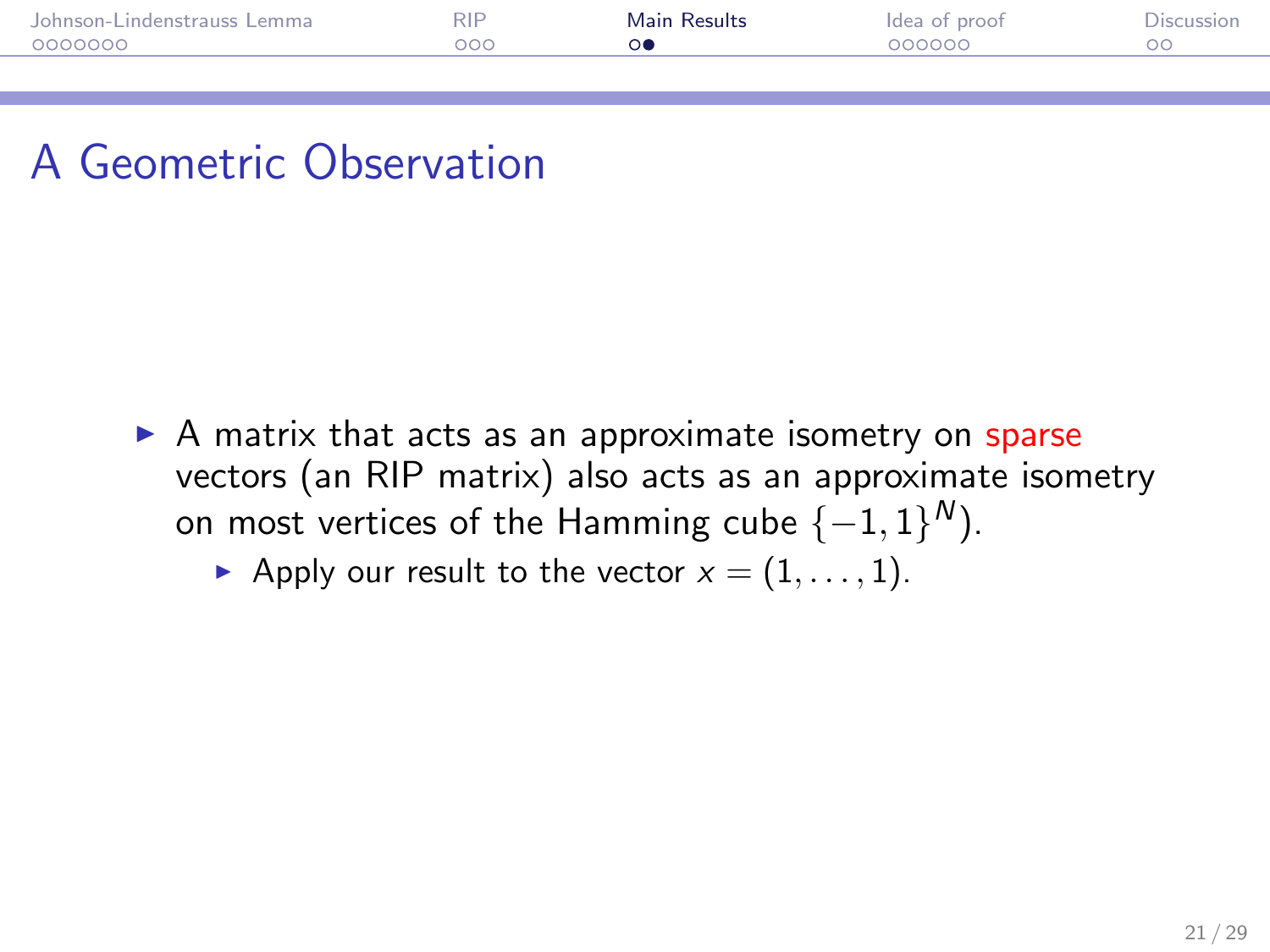| Johnson-Lindenstrauss Lemma | <b>RIP</b> | Main Results | Idea of proof   | Discussion |
|-----------------------------|------------|--------------|-----------------|------------|
| 0000000                     | 000        | ററ           | $\bullet$ 00000 | ററ         |
|                             |            |              |                 |            |

# Idea of Proof:

- Assume w.l.o.g.  $x$  is in decreasing arrangement.
- Partition x in  $R = \frac{2N}{k}$  $\frac{k}{k}$  blocks of length  $s = \frac{k}{2}$  $\frac{\kappa}{2}$ :

$$
x = (x_1, \ldots, x_N) = (x_{(1)}, x_{(2)}, \ldots, x_{(R)}) = (x_{(1)}, x_{(b)})
$$

 $\blacktriangleright$  Need to bound

$$
\|\Phi D_{\xi}x\|_{2}^{2} = \|\Phi D_{x}\xi\|_{2}^{2} = \|\sum_{j=1}^{R} \Phi_{(J)}D_{x_{(J)}}\xi_{(J)}\|_{2}^{2}
$$
  

$$
= \sum_{J=1}^{R} \|\Phi_{(J)}D_{x_{(J)}}\xi_{(J)}\|_{2}^{2} + 2\xi_{(1)}^{*}D_{x_{(1)}}\Phi_{(1)}^{*}\Phi_{(b)}D_{x_{(b)}}\xi_{(b)}
$$
  

$$
+ \sum_{\substack{J,L=2\\J\neq L}}^{R} \langle \Phi_{(J)}D_{x_{(J)}}\xi_{(J)}, \Phi_{(L)}D_{x_{(L)}}\xi_{(L)} \rangle
$$

<span id="page-21-0"></span> $\blacktriangleright$  Estimate each term separately.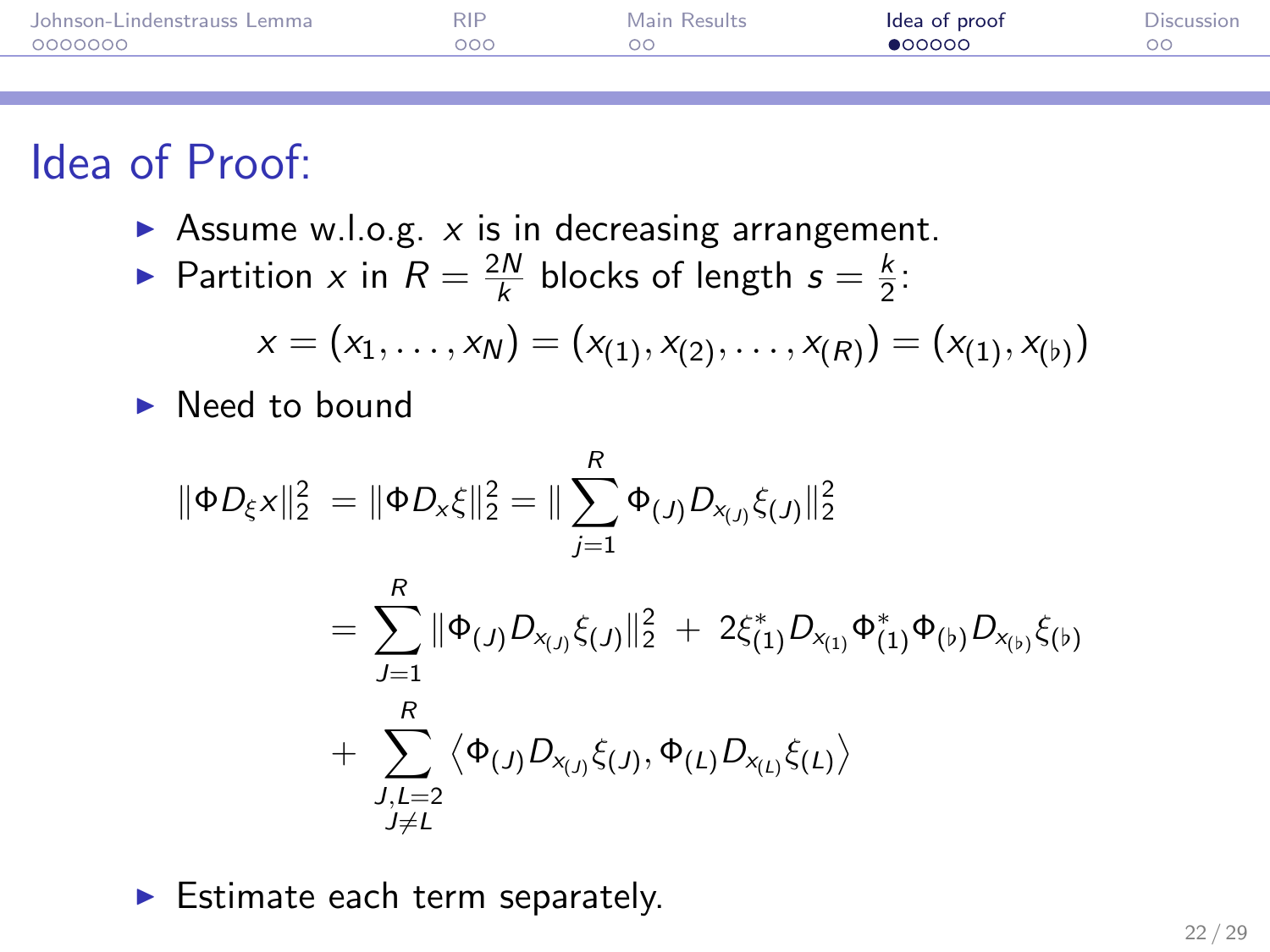| Johnson-Lindenstrauss Lemma | <b>RIP</b> | Main Results | Idea of proof | <b>Discussion</b> |
|-----------------------------|------------|--------------|---------------|-------------------|
| 0000000                     | 000        | ററ           | റ∩റററ         | nn                |
|                             |            |              |               |                   |

#### First term

- $\blacktriangleright$  Φ has  $(k, \delta)$ -RIP, hence also has  $(s, \delta)$ -RIP, and each  $\Phi_{(J)}$  is almost an isometry.
- $\blacktriangleright$  Noting that  $\|D_{\mathsf{x}_{(J)}}\xi_{(J)}\|_2 = \|D_{\xi_{(J)}}\mathsf{x}_{(J)}\|_2 = \|\mathsf{x}_{(J)}\|_2$ , we estimate

$$
(1-\delta)\|x\|_2^2 \leq \sum_{J=1}^R \|\Phi_{(J)}D_{x_{(J)}}\xi_{(J)}\|_2^2 \leq (1+\delta)\|x\|_2^2.
$$

► Conclude with  $\delta \leq \frac{\varepsilon}{4}$  $\frac{\varepsilon}{4}$  that

$$
\left(1-\frac{\varepsilon}{4}\right)\|x\|_2^2 \leq \sum_{J=1}^R \|\Phi_{(J)}D_{x_{(J)}}\xi_{(J)}\|_2^2 \leq \left(1+\frac{\varepsilon}{4}\right)\|x\|_2^2.
$$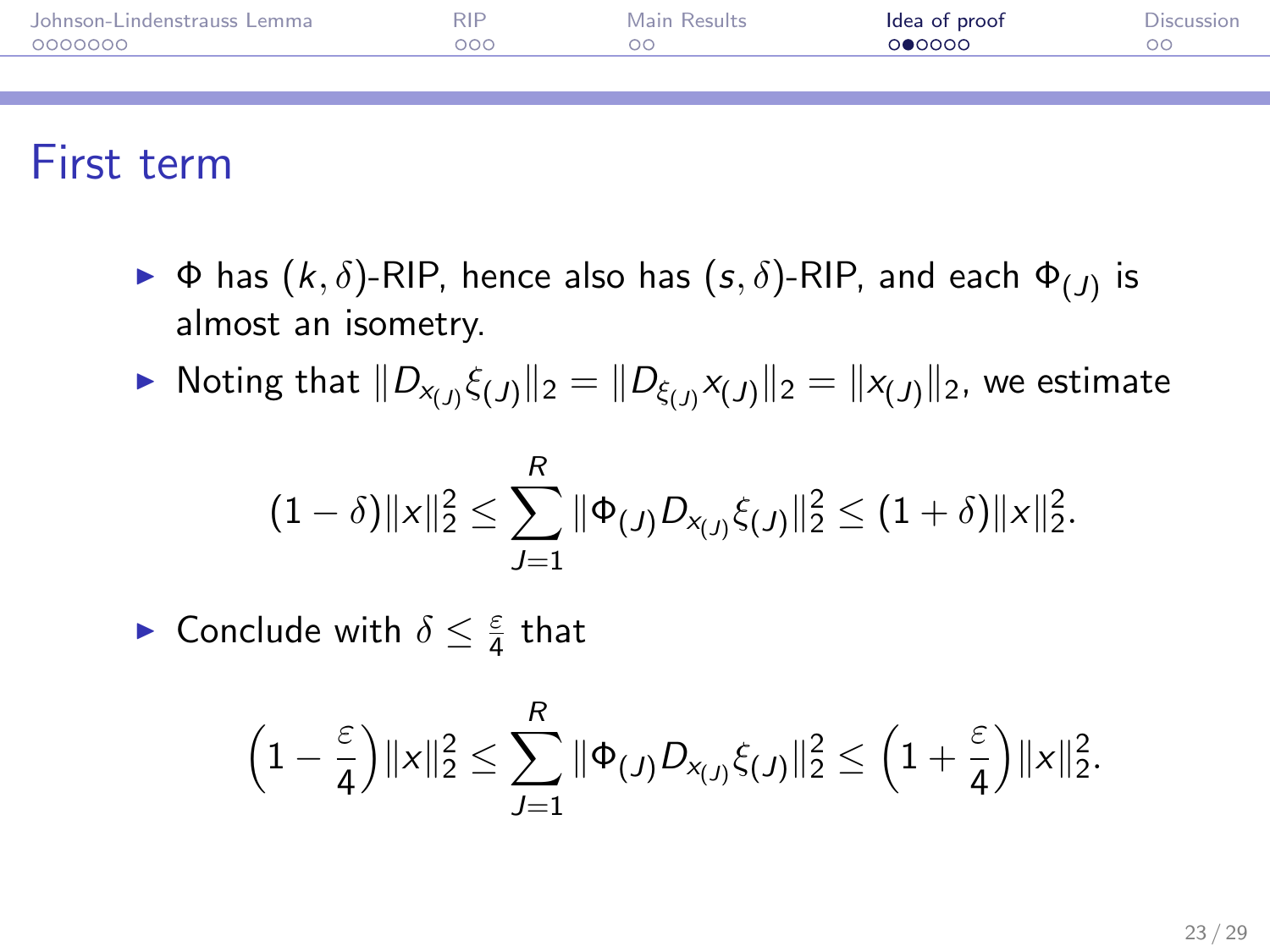| Johnson-Lindenstrauss Lemma | <b>RIP</b> | Main Results | Idea of proof | Discussion |
|-----------------------------|------------|--------------|---------------|------------|
| 0000000                     | റററ        |              | ററ∩റെ         |            |
|                             |            |              |               |            |

## Second term

 $2\xi_{(1)}^*D_{x_{(1)}}\Phi_{(1)}^*\Phi_{(b)}D_{x_{(b)}}\xi_{(b)}$ 

 $\blacktriangleright$  Keep  $\xi_{(1)} = b$  fixed, then use Hoeffding's inequality.

#### Proposition (Hoeffding (1963))

Let  $v\in \mathbb{R}^N$ , and let  $\xi=(\xi_j)_{j=1}^N$  be a Rademacher sequence. Then, for any  $t > 0$ ,

$$
\mathbb{P}\Big(|\sum_j \xi_j v_j| > t\Big) \leq 2 \exp\Big(-\frac{t^2}{2\|v\|_2^2}\Big).
$$

► Need to estimate  $||v||_2$  for  $v = D_{x_{(b)}} \Phi_{(b)}^* \Phi_{(1)} D_{x_{(1)}} b$ .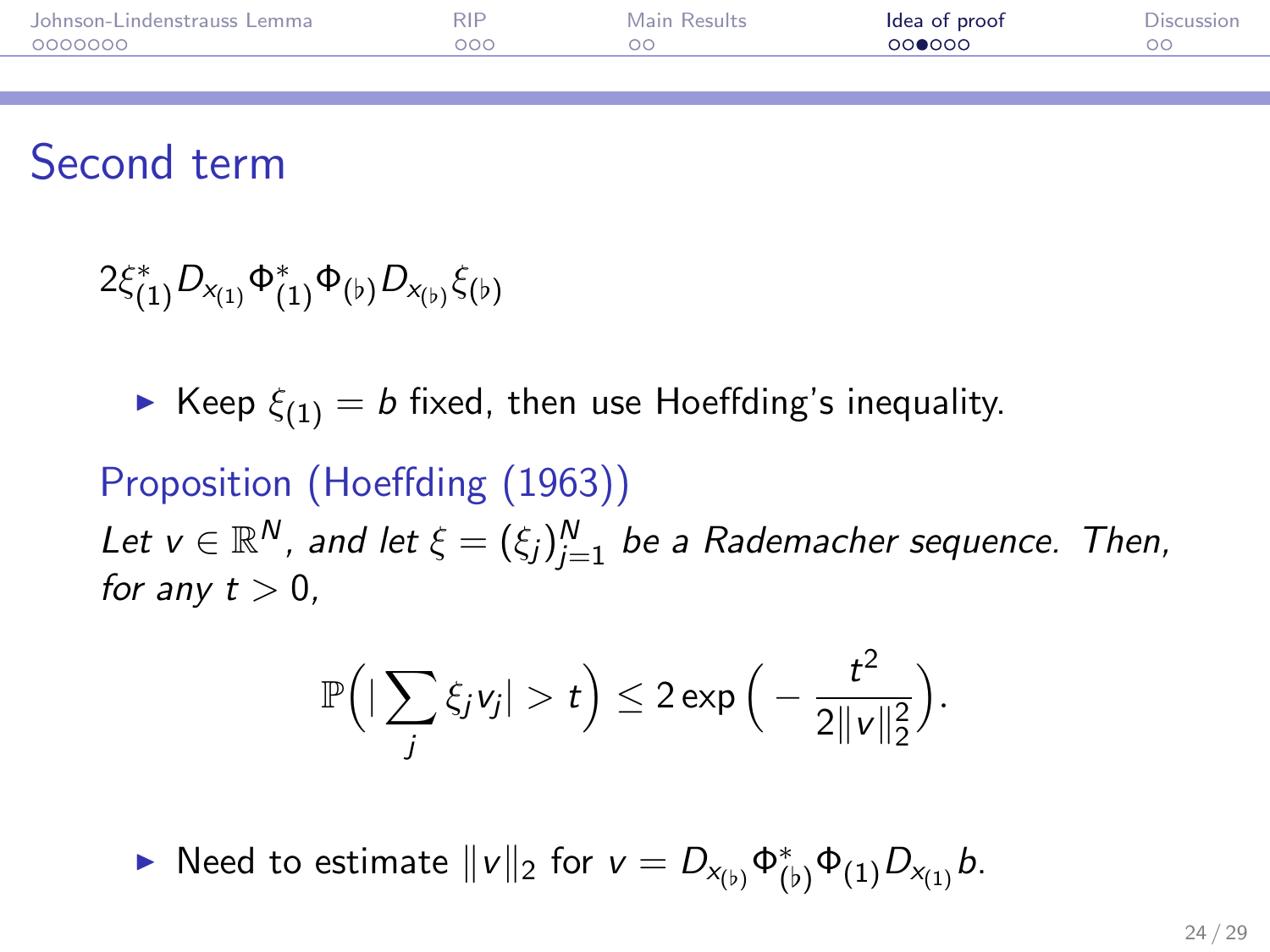| Johnson-Lindenstrauss Lemma | <b>RIP</b> | Main Results | Idea of proof | Discussion |
|-----------------------------|------------|--------------|---------------|------------|
| 0000000                     | ooc        | ገር           | 000000        |            |
|                             |            |              |               |            |

## Key estimate

#### **Proposition**

Let  $R = \lceil N/s \rceil$ . Let  $\Phi = (\Phi_j) = (\Phi_{(1)}, \Phi_{(\flat)}) \in \mathbb{R}^{m \times N}$  have the  $(2s,\delta)$ -RIP, let  $x=(x_{(1)},x_{(b)})\in \mathbb{R}^{\textsf{N}}$  be in decreasing arrangement with  $||x||_2 \leq 1$ , fix  $b \in \{-1, 1\}^s$ , and consider the vector

$$
v\in\mathbb{R}^N,\quad v=D_{x_{(b)}}\Phi_{(b)}^*\Phi_{(1)}D_{x_{(1)}}b.
$$

Then  $||v||_2 \leq \frac{\delta}{\sqrt{2}}$ s .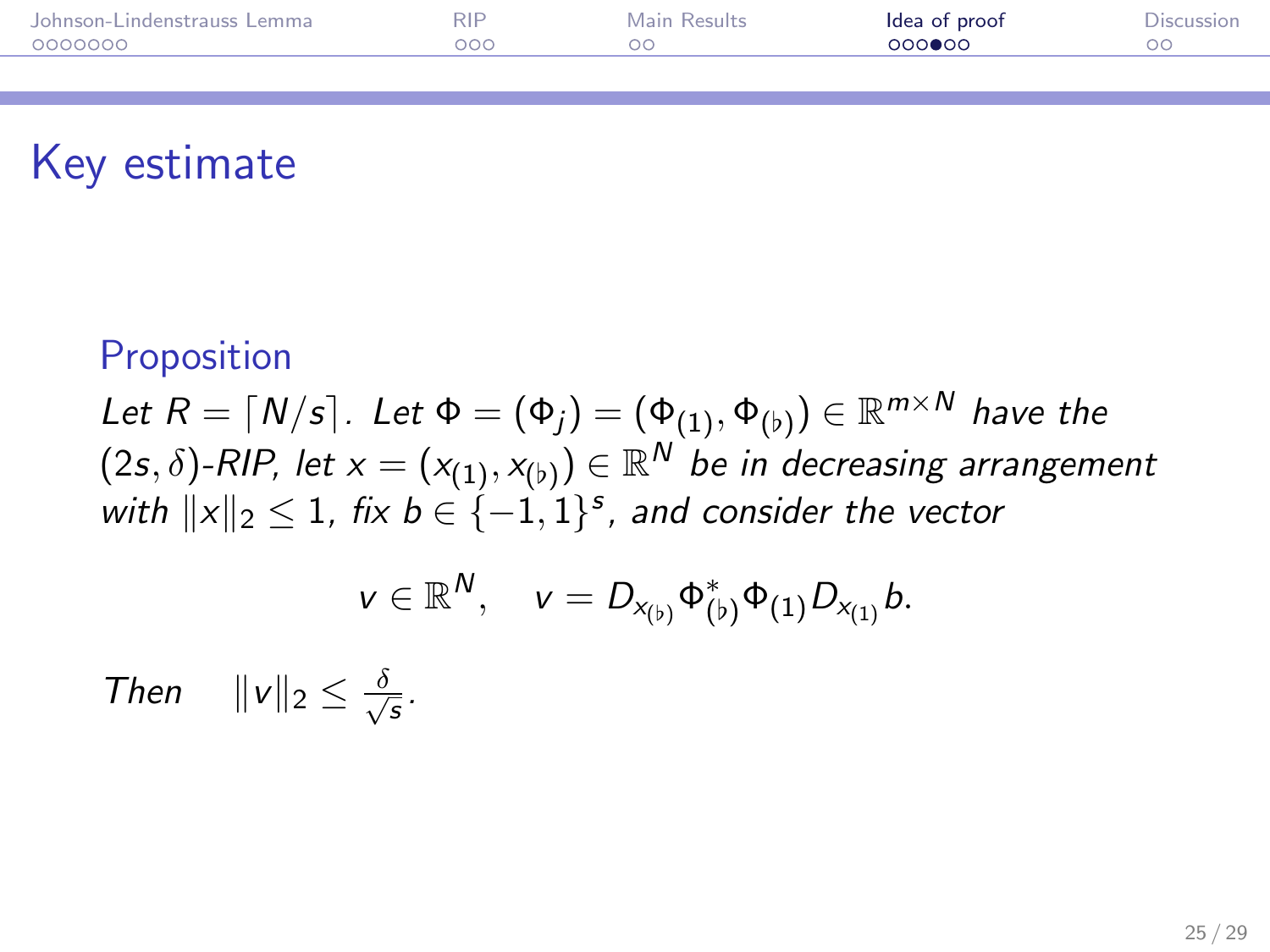| Johnson-Lindenstrauss Lemma | <b>RIP</b> | Main Results | Idea of proof | <b>Discussion</b> |
|-----------------------------|------------|--------------|---------------|-------------------|
| 0000000                     | 200        |              | റററൈ∙െ        |                   |
|                             |            |              |               |                   |

## Key ingredients for the proof of the proposition

- $\blacktriangleright$   $||x_{(J)}||_{\infty} \leq \frac{1}{\sqrt{2}}$  $\frac{1}{k} \| \mathsf{x}_{(J-1)} \|_2$  for  $J > 1$  (decreasing arrangement).
- ► Off-diagonal RIP estimate:  $\|\Phi_{(J)}^*\Phi_{(L)}\|\leq \delta$  for  $J\neq L$ .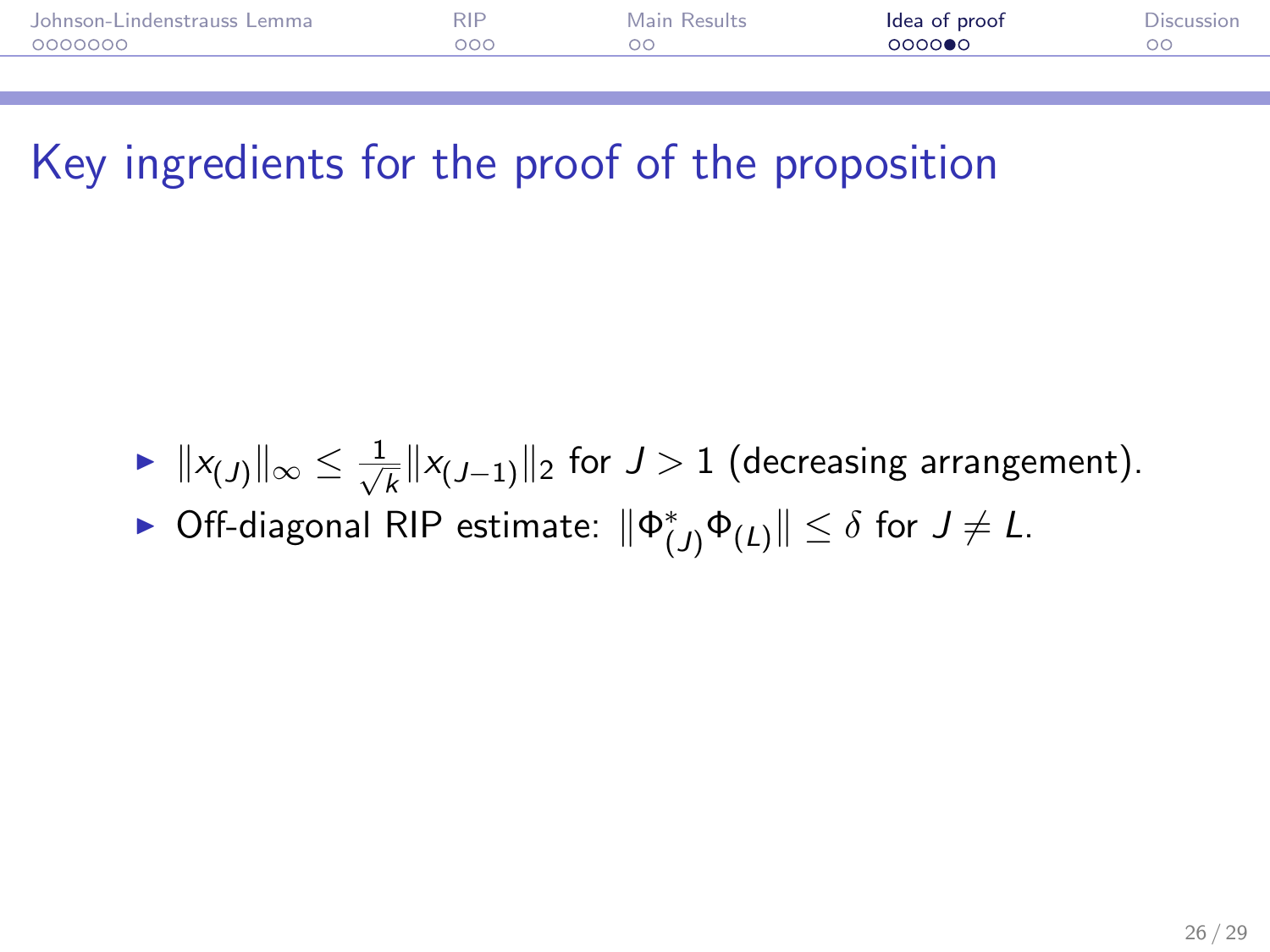| Johnson-Lindenstrauss Lemma | <b>RIP</b> | Main Results | Idea of proof | Discussion |
|-----------------------------|------------|--------------|---------------|------------|
| 0000000                     | റററ        | ററ           | 00000         | OС         |
|                             |            |              |               |            |

## Third term

$$
\sum_{\stackrel{J,L=2}{\stackrel{J\neq L}{\rightarrow}\,}}^{R}\left\langle \Phi_{\left( J\right) }D_{x_{\left( J\right) }}\xi_{\left( J\right) },\Phi_{\left( L\right) }D_{x_{\left( L\right) }}\xi_{\left( L\right) }\right\rangle
$$

 $\triangleright$  Use concentration inequality for Rademacher Chaos:

Proposition (Hanson/Wright '71, Boucheron et al '03) Let X be the  $N \times N$  matrix with entries  $x_{i,j}$  and assume that  $x_{i,j} = 0$  for all  $i\in [N]$ . Let  $\xi=(\xi_j)_{j=1}^N$  be a Rademacher sequence. Then, for any  $t>0,\qquad \mathbb{P}\Big(|\sum_{i,j}\xi_i\xi_jx_{i,j}|>t\Big)\leq 2\exp\Big(-\tfrac{1}{64}\min\Big(\tfrac{\frac{96}{65}t}{\|X\|},\tfrac{t^2}{\|X\|}$  $\frac{t^2}{\|X\|_{\mathcal{F}}^2}\bigg)\bigg).$ 

 $\blacktriangleright$  Need  $||C||$  and  $||C||_{\mathcal{F}}$  for

$$
C \in \mathbb{R}^{N \times N}, \quad C_{j,\ell} = \left\{ \begin{array}{ll} x_j \Phi_j^* \Phi_\ell x_\ell, & j,\ell > s \text{ in different blocks} \\ 0, & \text{else.} \end{array} \right.
$$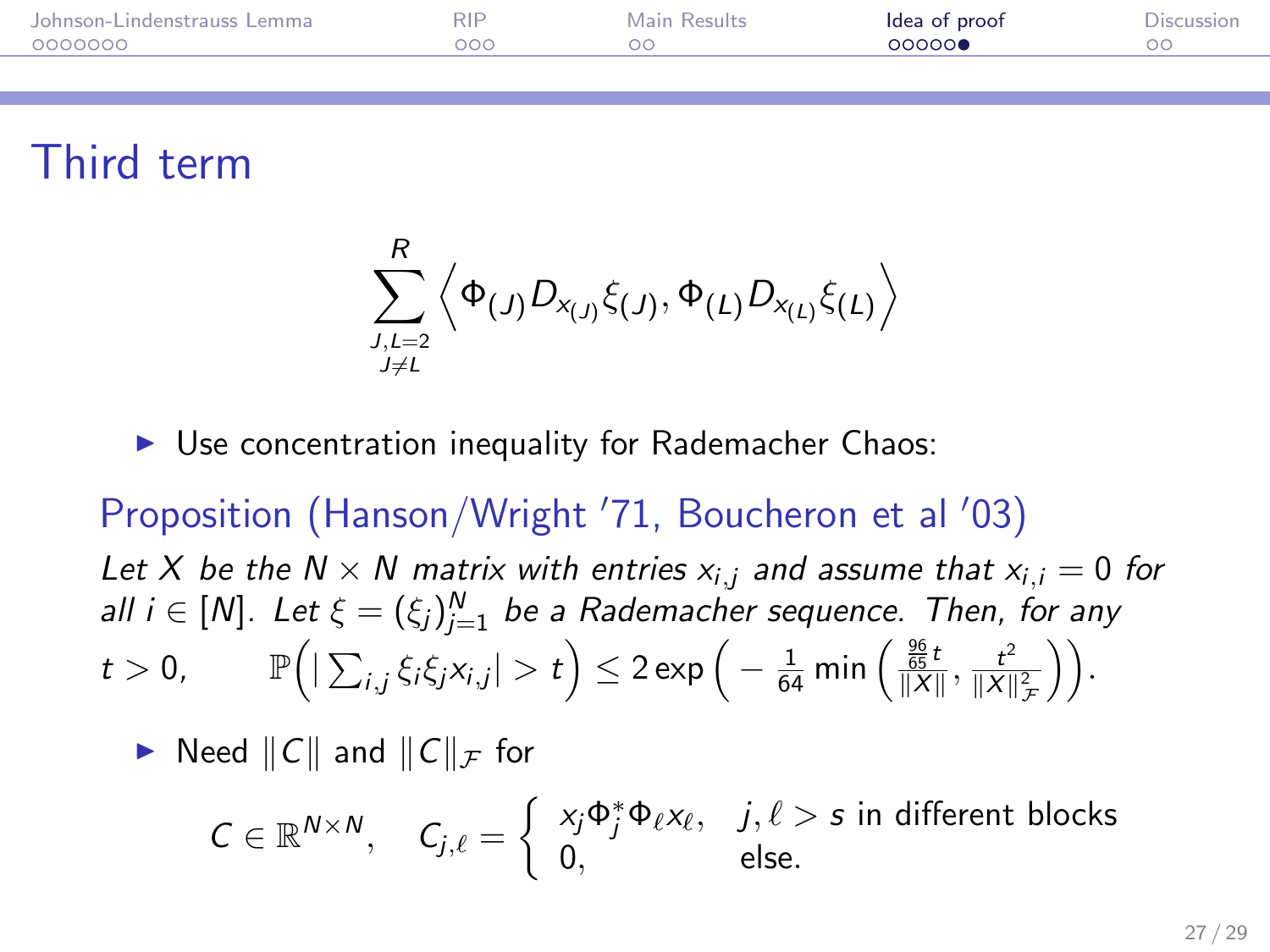| Johnson-Lindenstrauss Lemma | <b>RIP</b> | Main Results | Idea of proof | Discussion |
|-----------------------------|------------|--------------|---------------|------------|
| 0000000                     | റററ        | ററ           | 000000        |            |
|                             |            |              |               |            |

## Summary and discussion

Novel connection: An RIP matrix with randomized column signs is a distance-preserving (Johnson-Lindenstrauss) embedding.

- ▶ Yields "near-equivalence" between RIP and JL-Lemma
- $\triangleright$  Allows to transfer the theoretical results developed in compressed sensing to the setting of distance-preserving embeddings
- <span id="page-27-0"></span> $\triangleright$  Yields improved bounds for embedding dimension of several classes of random matrices, and optimal dependence on distortion  $\varepsilon$  for a fast embedding.